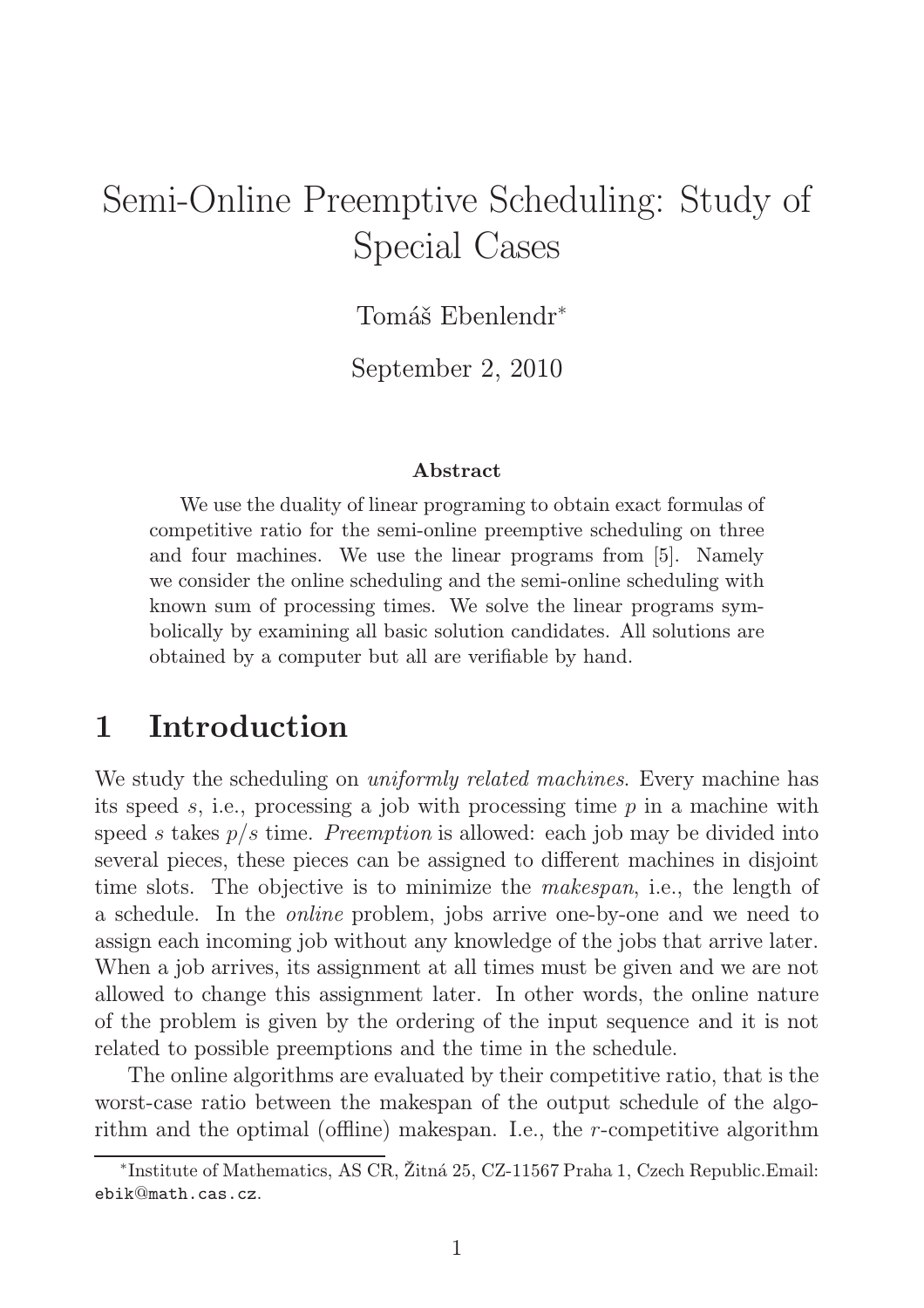produces at most r times longer schedule than the best possible schedule for every input sequence. Semi-online problems are derived from the original online problem by providing some partial information in advance. The competitive ratio of studied problems is given by several linear programs, their dimension depends on number of machines quadratically. We deploy a method how to solve small parametrized linear programs. We obtain exact competitive ratios for small numbers of machines (up to 4) for various semi-online scheduling problems this way.

This method is based on duality of linear programing, which says that it suffices to examine all possible basic solutions. From a geometrical point of view, we take all intersections of dimension zero of hyperplanes defined by the linear conditions, and then we test if such an intersection is a feasible and optimal solution. Note that the feasibility and the optimality of such a solution also depends on the actual values of the parameters, so the result typically splits into several cases. Searching through all such intersections would be tedious work as it requires solving a system of linear equations and then examining the feasibility of the result. Most of this work can be automated nowadays as there is various algebraic software available.

## 2 Definitions of the Problem and Previous Results

Here we describe the problem in more detail, to clarify which linear programs we focus on.

We have m machines with speeds  $s_1 \geq s_2 \geq \cdots \geq s_m > 0$ . We use a shorthand for the total speed of all machines:  $S = s_1 + s_2 + \cdots + s_m$ . We use special notation for the ratio  $\alpha = \frac{S-s_1}{S} = \frac{s_2+s_3+\cdots+s_m}{s_1+s_2+s_3+\cdots+s_m}$  $\frac{s_2+s_3+\cdots+s_m}{s_1+s_2+s_3+\cdots+s_m}$  also, as it occurs in resulting formulas. The *input sequence* contains n jobs with processing times  $p_1, p_2, \ldots, p_n$ . Note that n is unknown to the online algorithm. Again, we use a shorthand  $P = p_1 + p_2 + \cdots + p_n$  for the total processing time. The optimal makespan can be computed simply as a maximum of m numbers  $[15, 8, 3]$ :

$$
C_{\max}^* = \max \left\{ p_1^{\max}/s_1, \dots, \left( p_1^{\max} + \dots + p_{m-1}^{\max} \right) / (s_1 + \dots + s_{m-1}), P/S \right\},\tag{1}
$$

where  $p_i^{\max}$  $j_j^{\text{max}}$  is j-th maximal job in the input sequence.

We view every semi-online problem as a *restriction* of set of possible input sequences of the online problem. Then we define a general semi-online input restriction to be simply a set  $\Psi$  of allowed input sequences. We call an input sequence a partial input if it is a prefix of some input sequence; the set of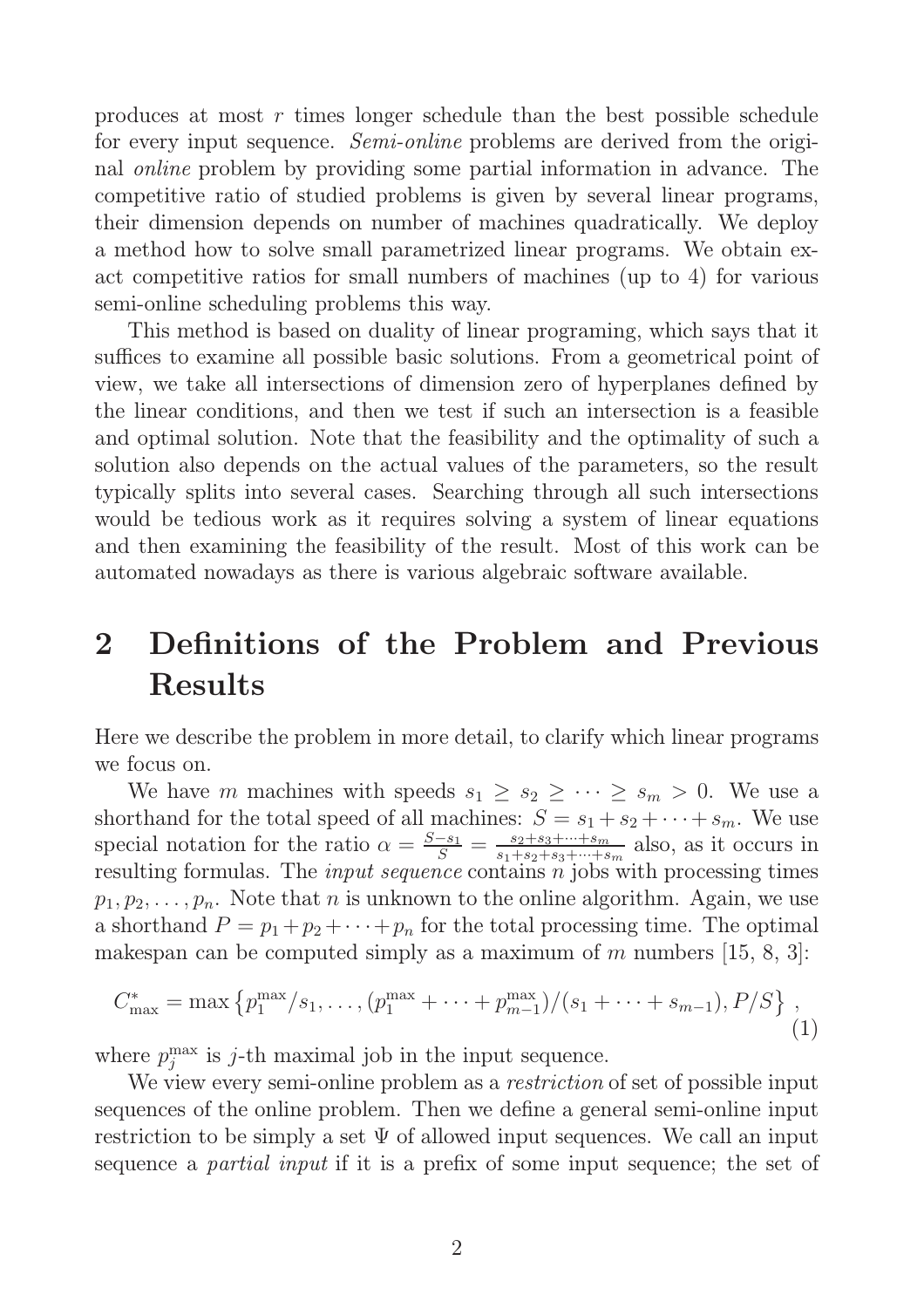all partial inputs is denoted pref( $\Psi$ ). Thus the partial inputs are exactly the sequences that the algorithm can see at some point.

We restrict the definition of  $C^*_{\text{max}}$  only to  $\Psi$ -valid sequences of jobs as in [5], i.e.,  $C_{\text{max}}^{*,\Psi}[\mathcal{J}] = C_{\text{max}}^{*}[\mathcal{J}]$  for  $\mathcal{J} \in \Psi$ . Then we extend it to the partial inputs in a natural way, i.e., denoting the least achievable makespan over all valid continuations of such a partial input:

$$
C_{\max}^{*,\Psi}[\mathcal{I}] = \inf \{ C_{\max}^*[\mathcal{J}] \mid \mathcal{J} \in \Psi \& \mathcal{I} \text{ is a prefix of } \mathcal{J} \}. \tag{2}
$$

This simplifies to the similar formula as in (1) for our restrictions. That is crucial, because then we are able to define  $C_{\text{max}}^{*,\Psi}$  as the minimum value satisfying several linear inequalities. (We consider the speeds as fixed parameters, because they are given at the start of the algorithm, while the processing times are the variables as the algorithm does not know them in advance.)

We measure how bad are (semi-)online algorithms compared to optimal solution by the competitive ratio. We say that an algorithm is  $r$ competitive if it manages to generate valid schedule with at most  $r$  times greater makespan than the makespan of the optimal (offline) schedule. For randomized algorithms we use expectation of the makespan over the random bits of the algorithm for each input sequence.

The exact analysis of scheduling on two machines was given in [6, 1, 16] for various semi-online problems, and in many more cases for non-preemptive scheduling. The paper [5] provides the framework to construct the algorithm with best possible competitive ratio for arbitrary number of machines and gives linear programs computing the optimal competitive ratio for several semi-online problems. We solve these linear programs for the cases of up to four machines. Below we list the restrictions studied in our paper.

**Online scheduling.** Here  $\Psi$  contains all sequences. In [2] is designed an optimal online algorithm for all speed vectors, but the competitive ratio is given implicitly by the linear program, which is solved there up to three machines. Here we analyze the competitive ratio of four machines.

Known sum of processing times,  $\sum p_j = \bar{P}$ . For a given value  $\bar{P}$ ,  $\Psi$ contains all sequences with  $P = \overline{P}$ . The algorithm from [2] is extended in [5] to all semi-online problems studied in this paper. There is also noted that the overall ratio is surprisingly the same as in the general online case, but for  $m = 2$ , 1-approximation exists. We analyze the cases of  $m = 3, 4$ .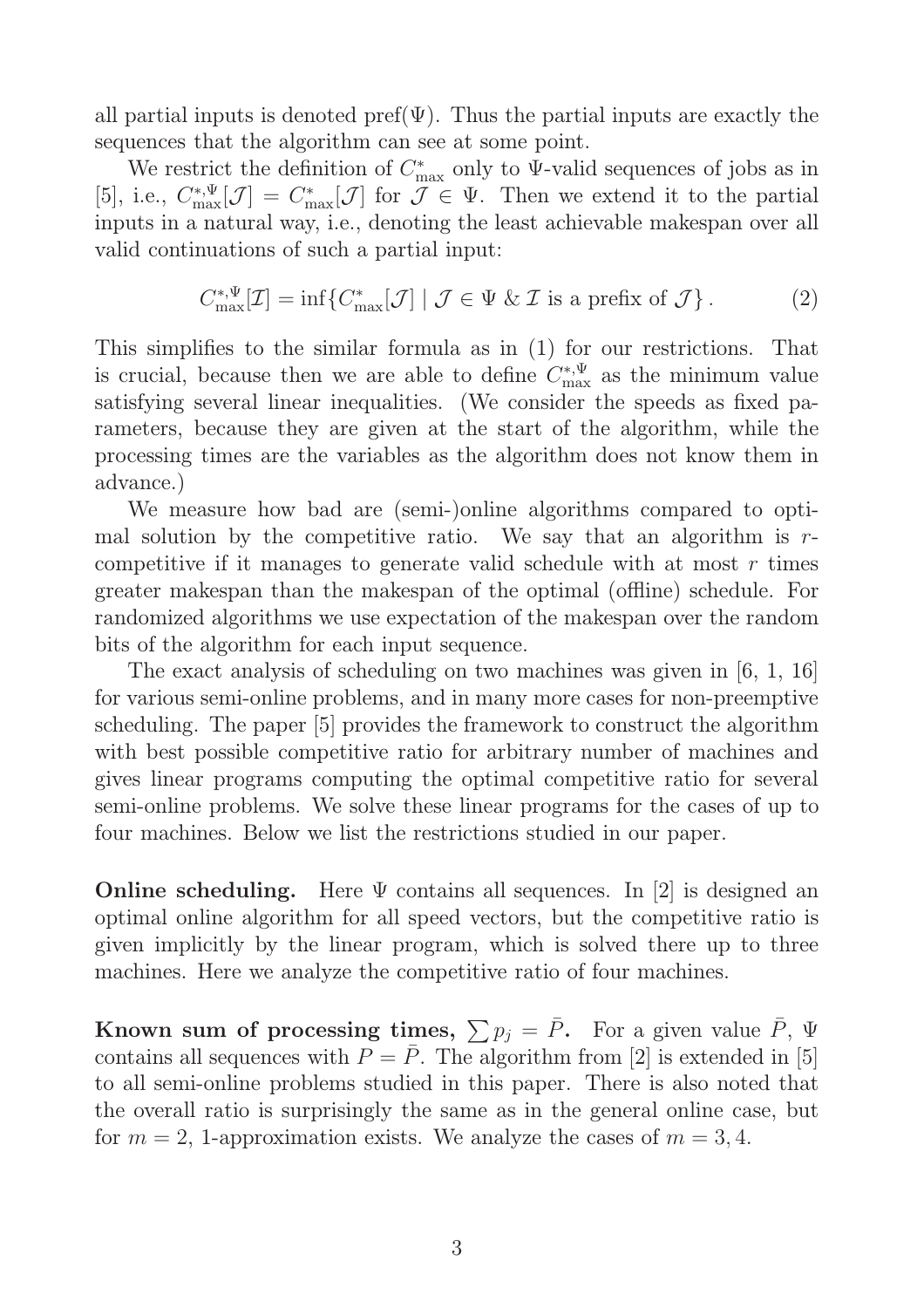Known maximal job size,  $p_{\text{max}} = \bar{p}$ . For a given value  $\bar{p}$ ,  $\Psi$  contains all sequences with max  $p_i = \bar{p}$ .

It is easy to see that this restriction is equivalent to the case when the first job is maximal, as any algorithm for that special case can be modified also for the case when the maximal job arrives later. (It just reserves space by virtually scheduling job of size  $p_{\text{max}}$ , and uses this space as soon as first job of size  $p_{\text{max}}$  occurs.) Thus this restriction also includes non-increasing jobs. In [18] it is shown that for identical machines, the approximation ratio is the same as when the jobs are non-increasing. This is not the case for general speeds [5]. This restriction was introduced in [14] for non-preemptive scheduling on 2 identical machines. We analyze the cases of  $m = 2, 3, 4$ .

Known maximal job size and total processing time,  $\sum p_j = \bar{P} \& p_{\max} =$  $\bar{p}$ . Here the algorithm knows both informations listed above. Scheduling on two machines is trivial as in  $\sum p_j = \overline{P}$ . We analyze the cases of  $m = 3, 4$ .

Inexact partial information. In this case, some of the previously considered values (optimal makespan, sum of job sizes, maximal job size) is not known exactly but only up to a certain factor. These variants were studied first in [20] without preemption. The complete analysis of the preemptive version with approximately known optimum and maximal processing times on two machines and approximately known optimum on identical machines was given in [16]. We give a complete analysis for an approximately known optimum for three machines, denoted  $T \leq C_{\text{max}}^* \leq \beta T$ .

Tightly grouped processing times, denoted  $p \leq p_j \leq \beta p$ . For given values  $\bar{p}$  and  $\beta$ ,  $\Psi$  contains all sequences with  $p_j \in [\bar{p}, \beta \bar{p}]$  for each j. This restriction was introduced in [14] for non-preemptive scheduling on 2 identical machines. The complete analysis of the preemptive version on two machines was given independently in [1, 12]. The case of three identical machines was analyzed in [13]. We sketch a complete analysis for two machines, reproving the results of [1, 12] using our technique.

The paper [17] is probably the first paper which studied and compared several notions of semi-online algorithms, including the known sum of the processing times. Some combination of the previous restrictions were studied in [19] for non-preemptive scheduling on identical machines.

The lower bound, as well as matching algorithm can be found in [5]. We consider only nice restrictions, and for these is there proved that the best possible competitive ratio (even for randomized algorithms) can be computed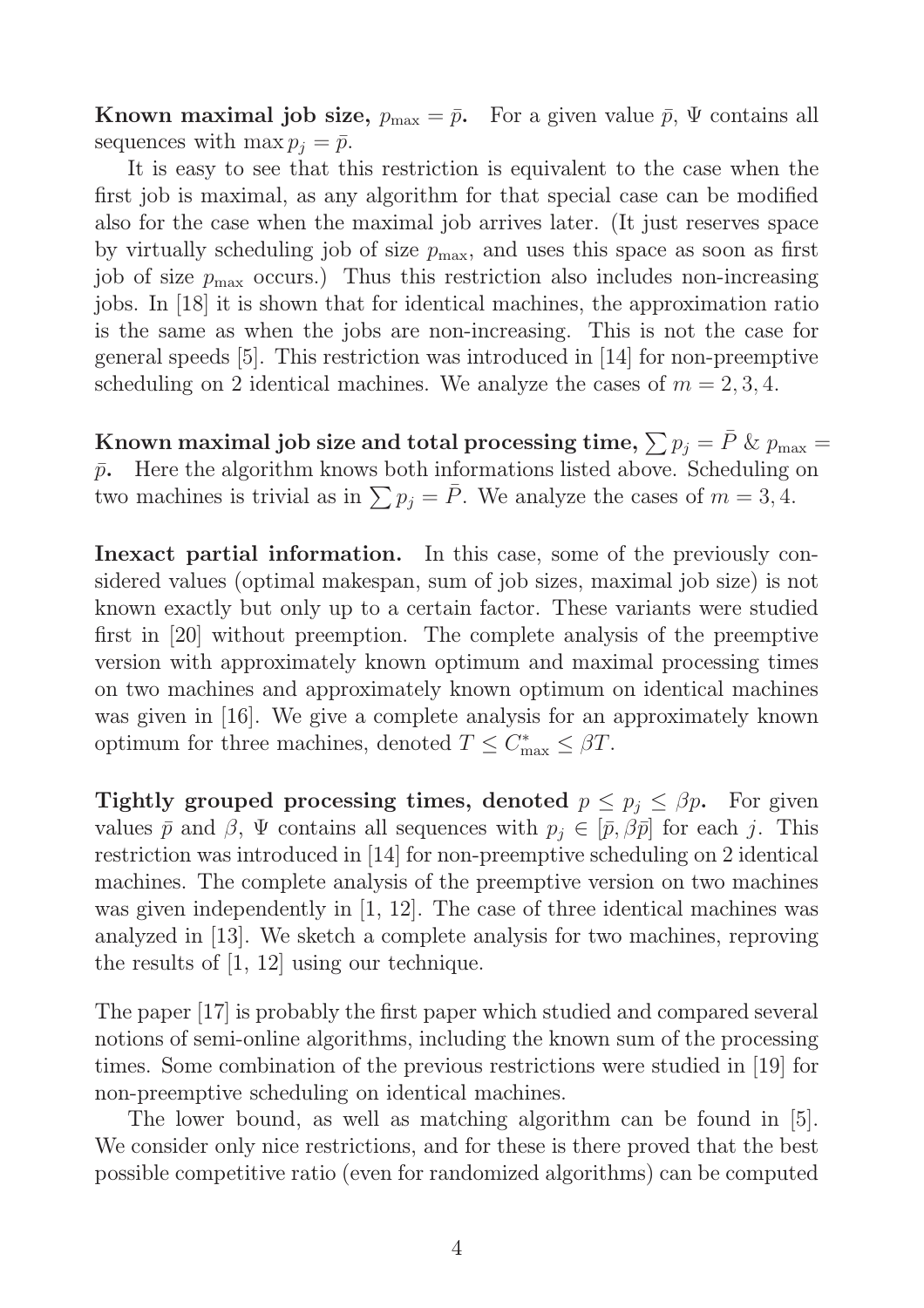as  $r^{\Psi}(\mathbf{s}) = \sup_{\mathcal{J}} \bar{r}^{\Psi}(\mathbf{s}, \mathcal{J})$ , where:

$$
\bar{r}^{\Psi}(\mathbf{s}, \mathcal{J}) = \frac{\sum_{j=1}^{n} p_j}{\sum_{j=1}^{n} s_{n+1-j} \cdot C_{\max}^{*,\Psi}[\mathcal{J}_{[j]}]},
$$
\n(3)

where  $s_{m+1} = s_{m+2} = \cdots = 0$ ,  $\mathcal{J}$  is a prefix of  $\Psi$ -valid input sequence,  $\mathcal{J}_{[j]}$ is a sequence containing first j jobs of the input sequence  $\mathcal J$  and  $n = |\mathcal J|$ . The lower bound uses the argument of the total processing time available to (semi-)online algorithm processing *n* jobs: after the time  $rC_{\text{max}}^{*,\Psi}[J_{[j]}]$  only  $n - j$  machines can be used as the algorithm is r-competitive semi-online, thus it has all jobs from  $J_{[j]}$  finished, and there are only  $n - j$  jobs in  $J \setminus J_{[j]}$ .

Following simplifications hold for the restrictions studied in this paper: It suffices to consider only  $\mathcal J$  where jobs are sorted from the smallest to the largest. Also if  $n > m$ , it suffices to consider sequences with first  $n - m$  jobs tiny where only their total processing time is interesting. Then it is easy to construct linear conditions exactly bounding  $C_{\max}^{*,\Psi}[J_{[n-m+1]}], \ldots, C_{\max}^{*,\Psi}[J_{[n]}],$ and construct a linear program with the objective function  $\bar{r}^{\Psi}(\mathbf{s}, \mathcal{J})$ , where the job sizes and the optimal makespans are variables. These programs are already constructed in [5].

### 3 Online scheduling

The linear program in variables  $q_1, \ldots, q_m$  and  $O_1, \ldots, O_m$ , follows, each inequality labeled with corresponding dual variable  $(z_2)$ . The value of the optimal solution is the competitive ratio of the problem for  $m$  machines. This program is already solved for  $m \leq 3$  in [2].

|            |                       | maximize $r = q_1 + \cdots + q_m$                                                            |             |                                    |     |
|------------|-----------------------|----------------------------------------------------------------------------------------------|-------------|------------------------------------|-----|
| subject to |                       |                                                                                              |             |                                    |     |
|            |                       | $1 = s_1 O_m + s_2 O_{m-1} + \cdots + s_m O_1 \quad (z_{norm})$                              |             |                                    |     |
|            |                       | $q_1 + \cdots + q_k \le (s_1 + \cdots + s_m)O_k$ $(z_k)$ $1 \le k \le m$                     |             |                                    | (4) |
|            |                       | $q_j + \cdots + q_k \le (s_1 + \cdots + s_{k-j+1})O_k \ (z_{j,k}) \quad 2 \le j \le k \le m$ |             |                                    |     |
|            |                       | $q_i \leq q_{i+1}$                                                                           |             | $(z_{\leq i})$ $2 \leq j \leq m-1$ |     |
|            | $0 \leq q_1$          |                                                                                              | $(z_{0,1})$ |                                    |     |
|            | $\langle q_2 \rangle$ |                                                                                              | $(z_{0,2})$ |                                    |     |

So we have the linear program and we solve it for all speed combinations of four machines  $(m = 4)$ .

The list of the cases follows. We list not only the resulting competitive ratio and the validity domain of the case, (i.e., the conditions that define this domain), but also the sizes of the jobs in the input sequence proving the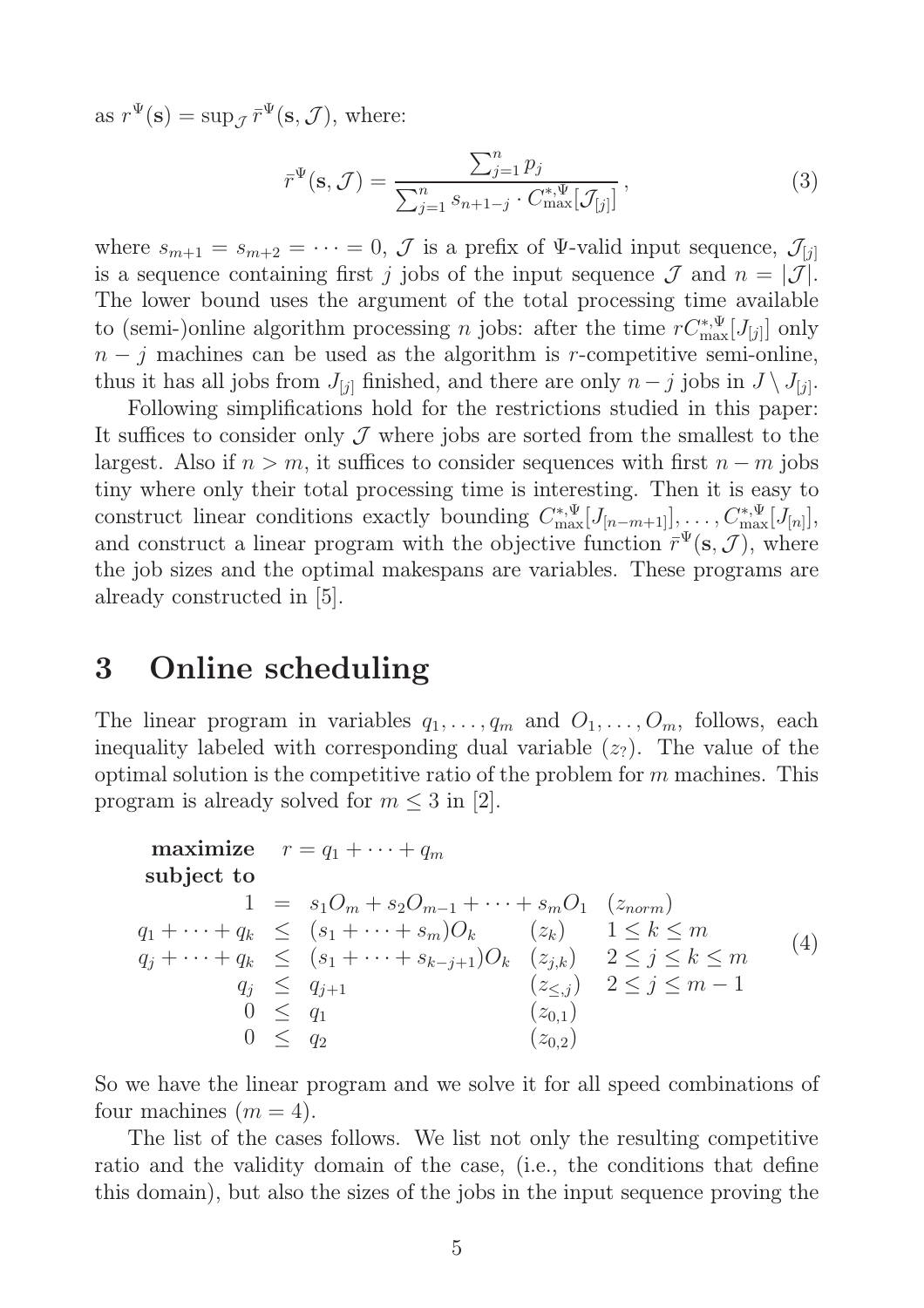lower bound and also the dual coefficients proving that no better bound can be obtained from (3). Note that the algorithm from [2] matches exactly this lower bound, i.e., if it fails to achieve some competitive ratio, then it is due to the bound (3). (Recall the definition  $\alpha = \frac{S-s_1}{S}$  $\frac{-s_1}{S}$ .)

| $\text{Case I}$<br>Ratio:                                        | $r =$<br>$s_1 + \alpha s_2 + \alpha^2 s_3 + \alpha^3 s_4$                |
|------------------------------------------------------------------|--------------------------------------------------------------------------|
| Conditions:                                                      |                                                                          |
|                                                                  | $(A +: II)$ $s_2 \geq \alpha s_1$                                        |
|                                                                  | $(B+ : IV)$ $s_2 + s_3 \geq (\alpha + \alpha^2)s_1$                      |
|                                                                  | Common denominator: $D = s_1 + \alpha s_2 + \alpha^2 s_3 + \alpha^3 s_4$ |
|                                                                  | Nonbasic dual vars: U.b. coefficients:                                   |
| $z_{0,1}, z_{0,2}, z_{\leq 2}, z_{\leq 3}, \qquad z_{norm} = -r$ |                                                                          |
| $z_{2,3}, z_{2,4}, z_{3,4}$                                      | $z_1 = z_{2,2} = s_4/D$                                                  |
| Jobs:                                                            | $z_2 = (s_3 - (1 - \alpha)s_4)/D$                                        |
| $q_1 = \alpha^2(S - s_1)/D$                                      | $z_3 = (s_2 - (1 - \alpha)(s_3 + \alpha s_4))/D$                         |
| $q_2 = \alpha^2 s_1/D$                                           | $z_4 = (s_1 - (1 - \alpha)(s_2 + \alpha s_3 + \alpha^2 s_4))/D$          |
| $q_3 = \alpha s_1/D$                                             | $z_{3,3} = (s_3 + \alpha s_4)/D$                                         |
| $q_4 = s_1/D$                                                    | $z_{4,4} = (s_2 + \alpha s_3 + \alpha^2 s_4)/D$                          |

We use a shorthand D for the common denominator of all formulas in our case description. Conditions state which values of parameters is this case optimal for. The label  $(A+:\Pi)$  of a condition should be read as follows: The Case I is adjacent to the Case II, where the opposite condition (A-):  $s_2 \leq \alpha s_1$  holds. Jobs give the main input sequence for lower bound. Note that the adversary may stop the sequence after any number of jobs. (In the general semi-online case the adversary may need to submit some more jobs, so that the input will be in  $\Psi$ , while maintaining  $C_{\text{max}}^{*,\Psi}$ . But this is not needed in online scheduling.) The nonbasic dual variables are labels of inequalities, which we allow to be not tight, i.e., all other inequalities are turned into equations. The *upper bound coefficients* are values of nonzero dual variables. These give the matching upper bound on the competitive ratio, which is obtained by summing up the corresponding inequalities multiplied by these coefficients. Note that all nonbasic dual variables have coefficients of zero value (and thus are not listed), because of the dual complementary slackness of linear programing.

Now we show how to check the correctness of Case I. The correctness of all other cases and all other restrictions in this paper can be checked in the same way. First we check the value of the objective function (using  $s_1 = (1 - \alpha)S$ ):

$$
q_1 + q_2 + q_3 + q_4 = \alpha^2 S/D + \alpha (1 - \alpha) S/D + (1 - \alpha) S/D = S/D = r
$$

Then we compute the values of the optima variables  $O_1, \ldots, O_4$ . We know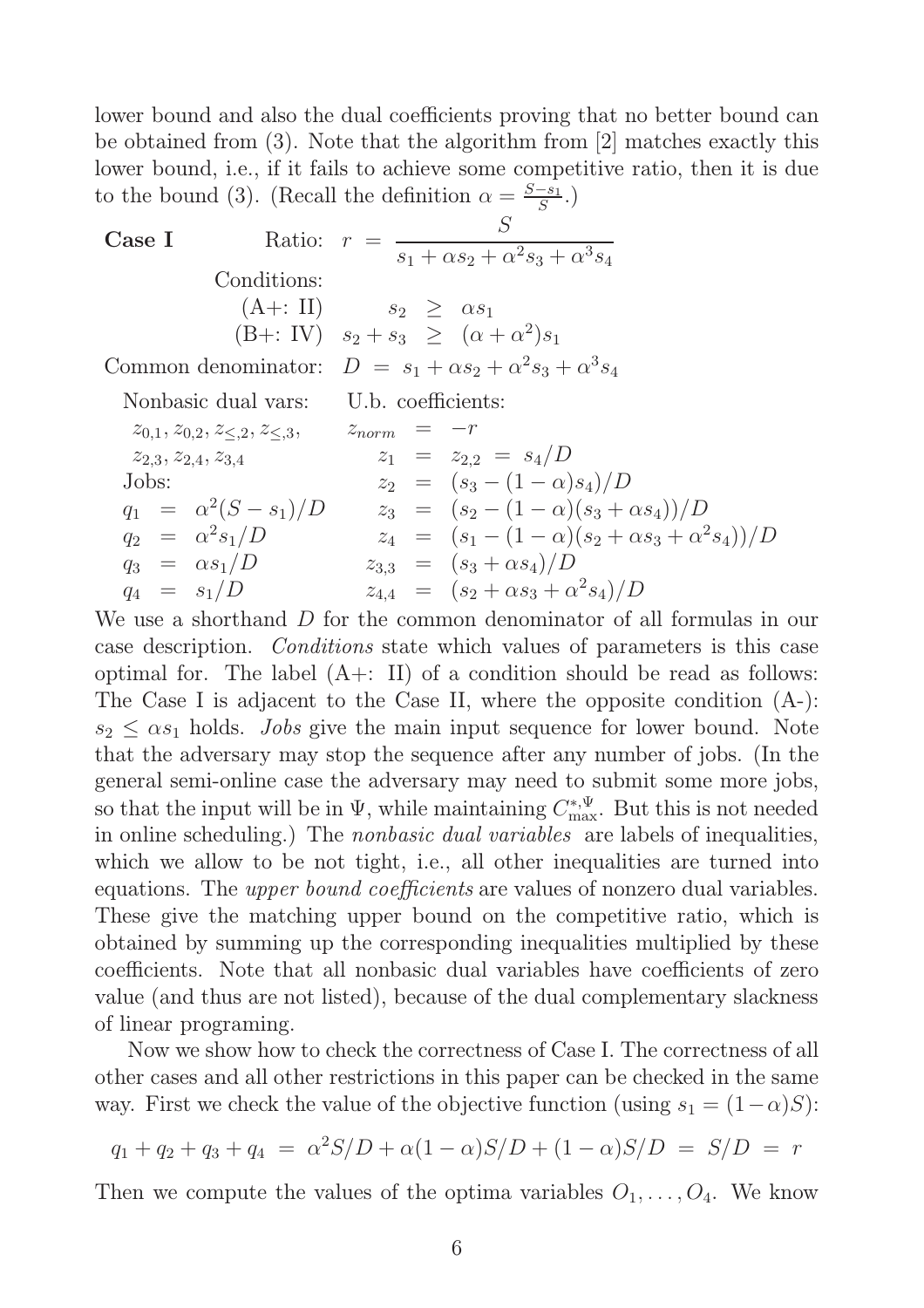that basic inequalities are satisfied by equality:

$$
O_1 \stackrel{(z_1)}{=} q_1/S = \alpha^3/D
$$
  
\n
$$
O_2 \stackrel{(z_{2,2})}{=} q_2/s_1 = \alpha^2/D = (q_1 + q_2)/S \stackrel{(z_2)}{=} O_2
$$
  
\n
$$
O_3 \stackrel{(z_{3,3})}{=} q_3/s_1 = \alpha/D = (q_1 + q_2 + q_3)/S \stackrel{(z_3)}{=} O_3
$$
  
\n
$$
O_4 \stackrel{(z_{4,4})}{=} q_4/s_1 = 1/D = (q_1 + q_2 + q_3 + q_4)/S \stackrel{(z_4)}{=} O_4.
$$

The equal signs are labeled by labels of used equalities. Similarly the inequality signs are labeled by labels of sufficient conditions in following text.

We can also easily verify that the equation  $(z_{norm})$  holds. We check the remaining (i.e., nonbasic) inequalities:

$$
(z_{2,3}) \t q_2 + q_3 = (\alpha + \alpha^2)s_1/D
$$
  
\n
$$
\leq^A \t \alpha(s_1 + s_2)/D = (s_1 + s_2)O_3
$$
  
\n
$$
(z_{2,4}) \t q_2 + q_3 + q_4 = (1 + \alpha + \alpha^2)s_1/D
$$
  
\n
$$
\leq^B \t (s_1 + s_2 + s_3)/D = (s_1 + s_2 + s_3)O_4
$$
  
\n
$$
(z_{3,4}) \t q_3 + q_4 = (1 + \alpha)s_1/D
$$
  
\n
$$
\leq^A \t (s_1 + s_2)/D = (s_1 + s_2)O_4.
$$

We get  $(z_{0,1})$ ,  $(z_{0,2})$ ,  $(z_{\leq,2})$  and  $(z_{\leq,3})$  trivially from  $\alpha \leq 1$  and  $S \geq s_1$ . Thus we know that our solution is feasible when  $A+$  and  $B+$  holds, so all algorithms are at least r-competitive for such sets of speeds. The sequence that proves this is for example:  $p_1 = \cdots = p_4 = q_1/4, p_5 = q_2, p_6 = q_3, p_7 = q_4$ .

Now we check the optimality of our solution. We check that all upper bound coefficients are nonnegative with the exception of  $z_{norm}$ :

$$
z_2D = (s_3 - s_4) + \alpha s_4 \ge 0
$$
  
\n
$$
z_3D = (s_2 - s_3) + \alpha (s_3 - s_4) + \alpha^2 s_4 \ge 0
$$
  
\n
$$
z_4DS = s_1S - s_1(s_2 + \alpha s_3 + \alpha^2 s_4) \ge 0.
$$

The coefficient  $z_{norm}$  is allowed to be negative, as  $(z_{norm})$  is an equation. So we have all inequality coefficients nonnegative, thus we add up the inequalities multiplied by their respective coefficients, and we use the resulting inequality:

$$
q_{1} + q_{2} + q_{3} + q_{4} = (q_{1} + q_{2} + q_{3} + q_{4})(s_{1} + \alpha s_{2} + \alpha^{2} s_{3} + \alpha^{3} s_{4})/D
$$
  
\n
$$
= q_{1}(z_{1} + z_{2} + z_{3} + z_{4}) + q_{2}(z_{2,2} + z_{2} + z_{3} + z_{4}) + q_{3}(z_{3,3} + z_{3} + z_{4})
$$
  
\n
$$
+ q_{4}(z_{4,4} + z_{4})
$$
  
\n
$$
\leq O_{1}Sz_{1} + O_{2}(Sz_{2} + s_{1}z_{2,2}) + O_{3}(Sz_{3} + s_{1}z_{3,3}) + O_{4}(Sz_{4} + s_{1}z_{4,4})
$$
  
\n
$$
= O_{1}s_{4}S/D + O_{2}s_{3}S/D + O_{3}s_{2}S/D + O_{4}s_{1}S/D
$$
  
\n
$$
= (O_{1}s_{4} + O_{2}s_{3} + O_{3}s_{2} + O_{4}s_{1})S/D
$$
  
\n
$$
+ (O_{1}s_{4} + O_{2}s_{3} + O_{3}s_{2} + O_{4}s_{1} - 1)z_{norm}
$$
  
\n
$$
= S/D.
$$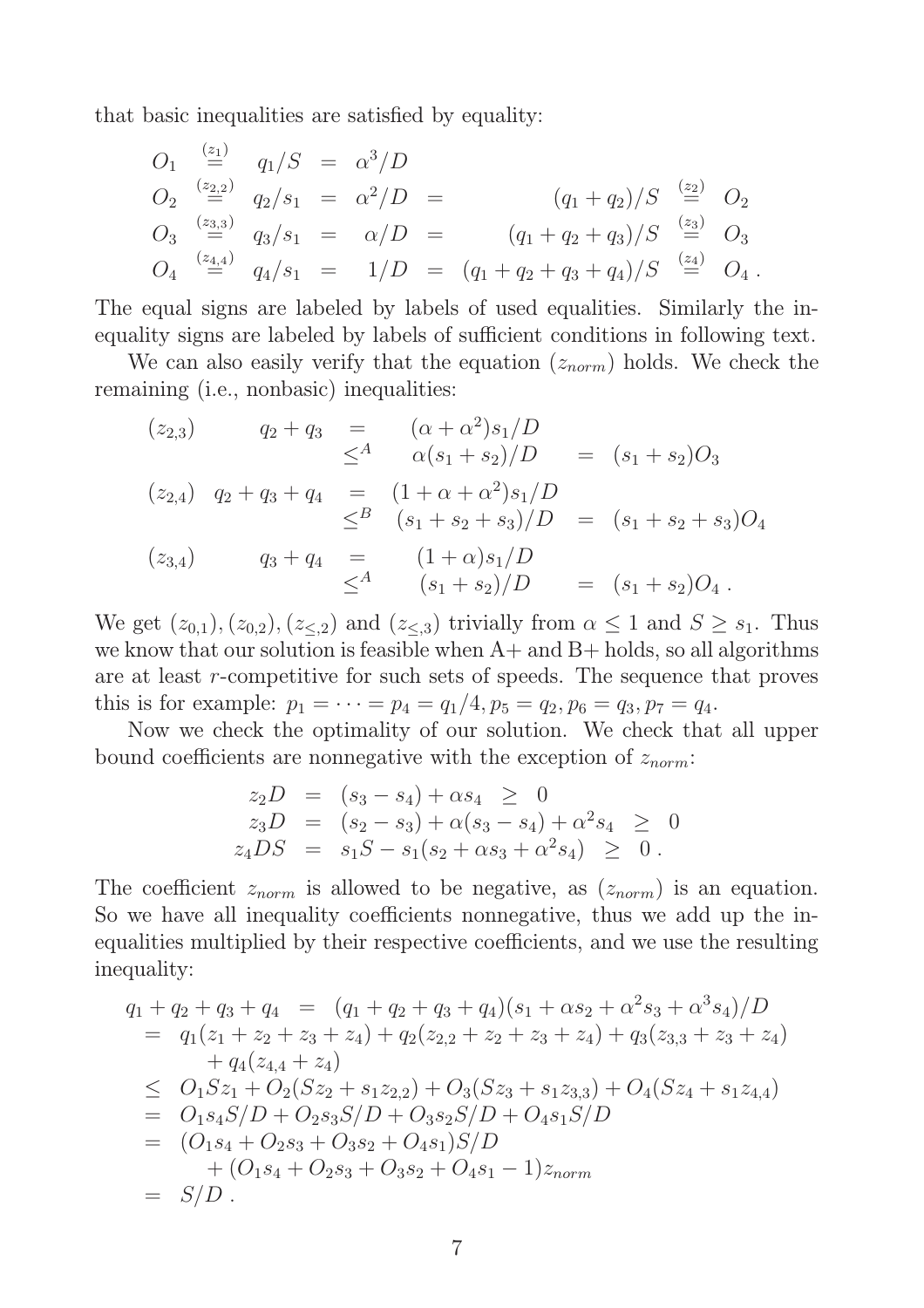This proves the optimality of our solution, i.e., there is no better solution and the algorithm from  $[2]$  is *r*-competitive.

Now we continue the list of the cases:

| Case II                        | Ratio: $r = \frac{z}{\sum_{i=1}^{4} \sum_{j=i}^{4} s_i s_j + \alpha(s_3 + s_4)s_4 - s_4^2}$      |
|--------------------------------|--------------------------------------------------------------------------------------------------|
| Conditions:                    |                                                                                                  |
|                                | $(A-1)$ $s_2 \leq \alpha s_1$                                                                    |
|                                | $(C +: III)$ $s_2 + s_3 \geq \alpha(s_1 + s_2)$                                                  |
|                                | Common denominator: $D = \sum_{i=1}^{4} \sum_{j=i}^{4} s_i s_j + \alpha (s_3 + s_4) s_4 - s_4^2$ |
| Nonbasic dual vars:            | U.b. coefficients:                                                                               |
|                                | $z_{0,1}, z_{0,2}, z_{\leq,2}, z_{\leq,3}, z_{2,2}, z_{2,4}, z_{3,3}$ $z_{norm} = -r$            |
| Jobs:                          | $z_1 = z_{2,3} = s_4 S/D$                                                                        |
| $q_1 = (s_3 + s_4)(S - s_1)/D$ | $z_2 = z_{3,4} = s_3 S/D$                                                                        |
| $q_2 = (s_3 + s_4)s_1/D$       | $z_3 = (s_2S - (s_1 + s_2)s_4)/D$                                                                |
| $q_3 = s_2S/D$                 | $z_4 = (s_1(s_1 + s_4) - s_2s_3)$                                                                |
| $q_4 = s_1 S/D$                | $-(1-\alpha)(s_3+s_4)s_4)/D$                                                                     |
|                                | $z_{4.4} = (s_2S + (s_3 + s_4)s_4)/D$                                                            |
| Case III                       | Ratio: $r = \frac{S^2}{\sum_{i=1}^4 \sum_{i=i}^4 s_i s_i}$                                       |
|                                | Conditions: (implicit: B-)                                                                       |
|                                | $(A-: IV)$ $s_2 \leq \alpha s_1$                                                                 |
|                                | $(C: II)$ $s_2 + s_3 \leq \alpha(s_1 + s_2)$                                                     |
|                                | Common denominator: $D = \sum_{i=1}^{4} \sum_{j=i}^{4} s_i s_j$                                  |
| Nonbasic dual vars:            | U.b. coefficients:                                                                               |
|                                | $z_{0,1}, z_{0,2}, z_{\leq,2}, z_{\leq,3}, z_{2,2}, z_{2,3}, z_{3,3}$ $z_{norm} = -r$            |
| Jobs:                          | $z_1 = z_{2,4} = s_4 S/D$                                                                        |
| $q_1 = s_4 S/D$                | $z_2 = z_{3,4} = s_3 S/D$                                                                        |
| $q_2 = s_3 S/D$                | $z_3 = z_{4,4} = s_2S/D$                                                                         |
| $q_3 = s_2S/D$                 | $z_4 = (s_1S - \sum_{i=2}^4 \sum_{i=1}^{i-1} s_i s_j)/D$                                         |
| $q_4 = s_1 S/D$                |                                                                                                  |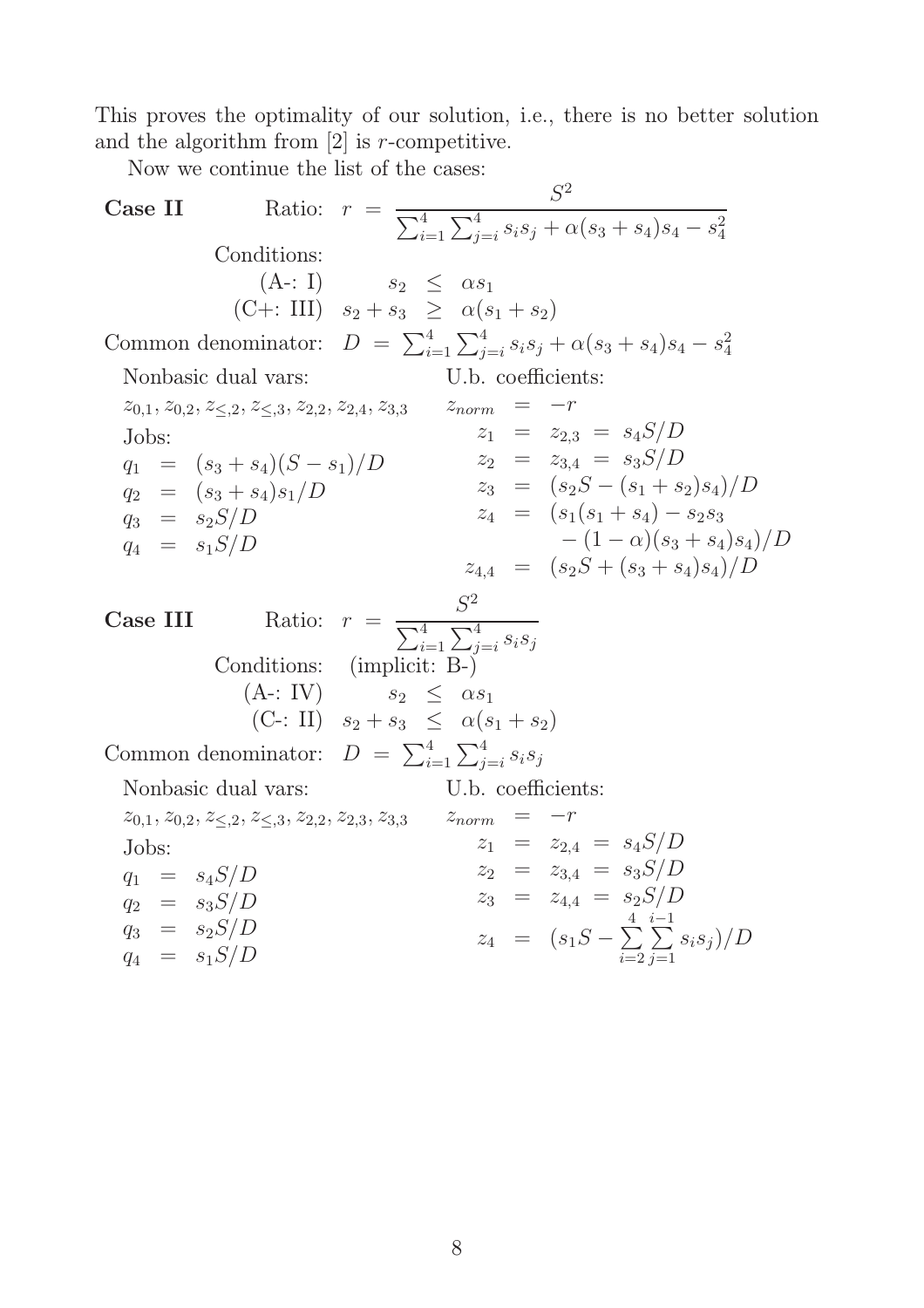**Case IV** Ratio:  $r =$  $\mathcal{S}_{0}$  $s_1 + \alpha s_2 + \alpha^2 s_3 + s_4^2 / S$ Conditions: (implicit: C-)  $(A+: III)$   $s_2 \geq \alpha s_1$ (B-: I)  $s_2 + s_3 \leq (\alpha + \alpha^2)s_1$ Common denominator:  $D = s_1 + \alpha s_2 + \alpha^2 s_3 + s_4^2$  $\frac{2}{4}/S$ Nonbasic dual vars:  $z_{0,1}, z_{0,2}, z_{\le,2}, z_{\le,3}, z_{2,2}, z_{2,3}, z_{3,4}$ Jobs:  $q_1 = s_4/D$  $q_1 = s_4/2$ <br> $q_2 = (\alpha(S - s_1) - s_4)/D$  $q_3 = \alpha s_1/D$  $q_4 = s_1/D$ U.b. coefficients:  $z_{norm}$  =  $-r$  $z_1 = z_{2,4} = s_4/D$  $z_2 = z_{3,3} = s_3/D$  $z_3 = (s_2 - (1 - \alpha)s_3)/D$  $z_4 = (s_1 - s_4(S - s_4)/S)$  $- (1 - \alpha)(s_2 + s_3 \alpha)/D$  $z_{4.4} = (s_2 + \alpha s_3)/D$ We should also check that all listed cases

cover whole space of the valid parameters (the speeds of the machines). This is easy, as condition A splits the space to the cases I+IV and the cases II+III. Then, I and IV are separated by B and fully cover the halfspace A+. Similarly II and III are separated by C and fully cover the halfspace A-. The



diagram to the right of this paragraph represents the situations. It is a decision tree, where the nodes are labeled by the conditions and the leaves represent the cases.

## 4 Semi-online scheduling

## 4.1 Known sum of processing times,  $\sum p_i = \bar{P}$

Here we are given a value  $\bar{P}$  and  $\Psi$  contains all  $\mathcal J$  with  $P = \bar{P}$ . Here we have to solve  $n-1$  linear programs for each  $n < m$ , and take the maximum of their solutions. The linear program for arbitrary n follows. Note that the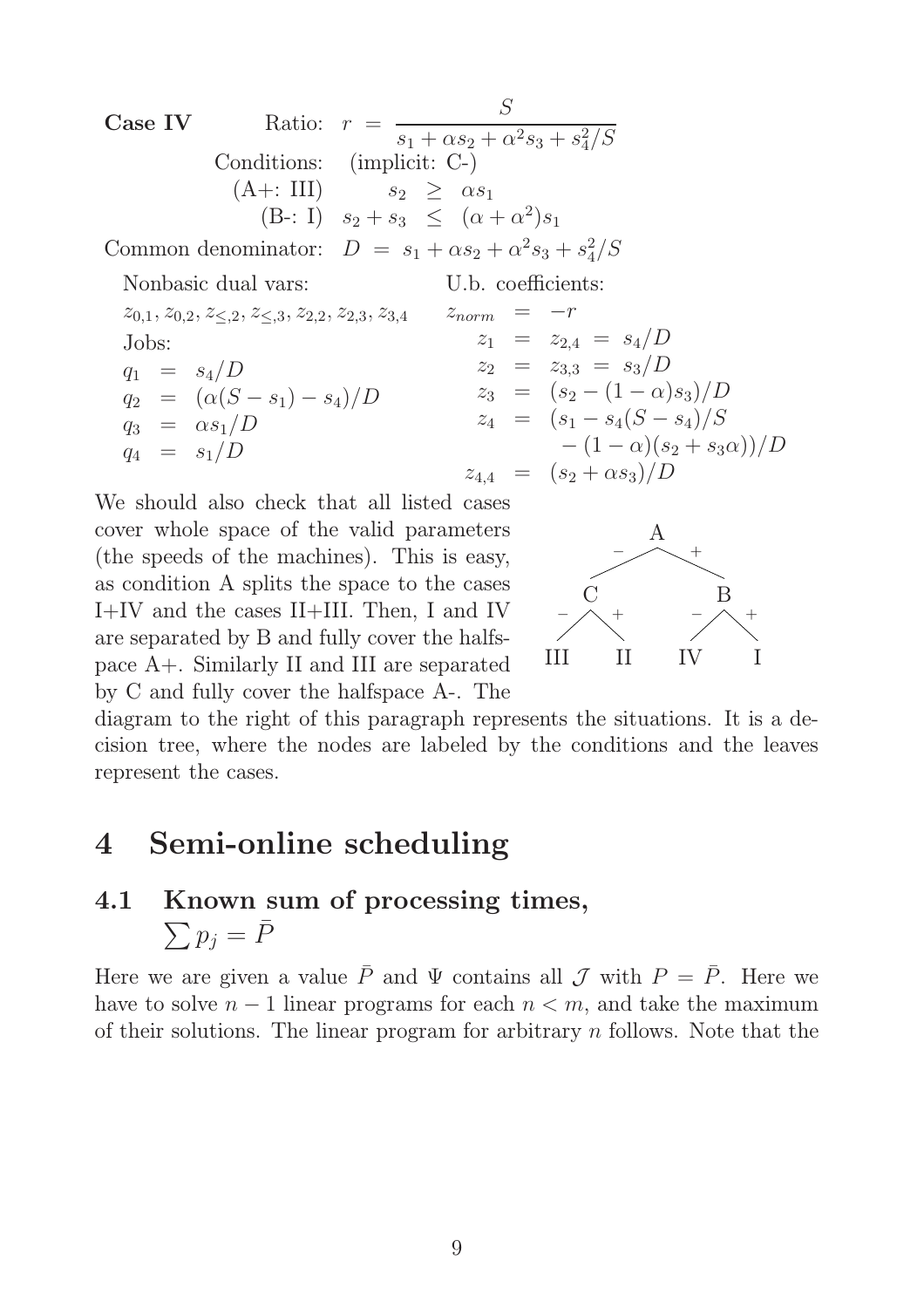shorthand S sums all speeds of the machines, i.e., including  $s_{n+1}, \ldots, s_m$ .

maximize 
$$
r = q_1 + q_2 + \cdots + q_n
$$
  
\nsubject to  
\n
$$
1 = s_1 O_n + s_2 O_{n-1} + \cdots + s_n O_1 \quad (z_{norm})
$$
\n
$$
q_1 + \cdots + q_n \leq SO_k \quad (z_k) \quad 1 \leq k \leq n-1 \quad (5)
$$
\n
$$
q_j + \cdots + q_k \leq (s_1 + \cdots + s_{k-j+1}) O_k \quad (z_{j,k}) \quad 1 \leq j \leq k \leq n
$$
\n
$$
q_k \leq q_{k+1} \quad (z_{\leq,k}) \quad 1 \leq k \leq n-1
$$
\n
$$
0 \leq q_1 \quad (z_0).
$$

Note that the condition  $(z_{j,k})$  is also defined for  $j = k$ . Then it simplifies to:

$$
q_j \leq s_1 O_j \quad (z_{j,j})
$$

We omit the inequality  $(z_n)$  as it is implied by  $(z_{1,n})$ . (The implication follows trivially from  $S = s_1 + \cdots + s_n + s_{n+1} + \cdots + s_m$ .

We now examine the special cases of  $m = 2, 3$  and 4. The linear program is trivial for  $n = 1$ , and we conclude that for  $m = 2$  the approximation ratio is equal to 1, i.e., there is an optimal algorithm.

We can see this also intuitively: The algorithm starts scheduling the incoming jobs in the interval  $[0, T_1)$  where  $T_1 \ge P/S$ . Consider the first time when a job is scheduled at the first real machine  $M_1$ . It is always possible to schedule this job at the empty machine  $M_1$  so that it completes before the current optimal makespan. Furthermore, after  $M_1$  is used the first time, the algorithm guarantees that in the interval  $[0, T_1)$  there is only one real machine idle at any time. This in turn implies that the remaining jobs can be completed by time  $T_1$ , as the total size of all jobs is  $\overline{P} \leq S \cdot T_1$ .

**Padding.** In [5] we proved a theorem that shows that for any nice restriction  $\Psi$ , the restriction  $\Psi$ ,  $\sum p_j = \bar{P}$  has same overall competitive ratio. I.e., adding to any nice restriction the knowledge of the total size of jobs does not improve the overall approximation ratio. (It turns out, that all studied restrictions are nice.) This may sound surprising, as for two machines, knowing the sum allows to generate an optimal schedule, and also for three machines the improvement is significant.

#### 4.1.1  $m = 3$

For  $m = 3$ , it remains to solve the linear program for  $n = 2$ . The ratio splits to two cases: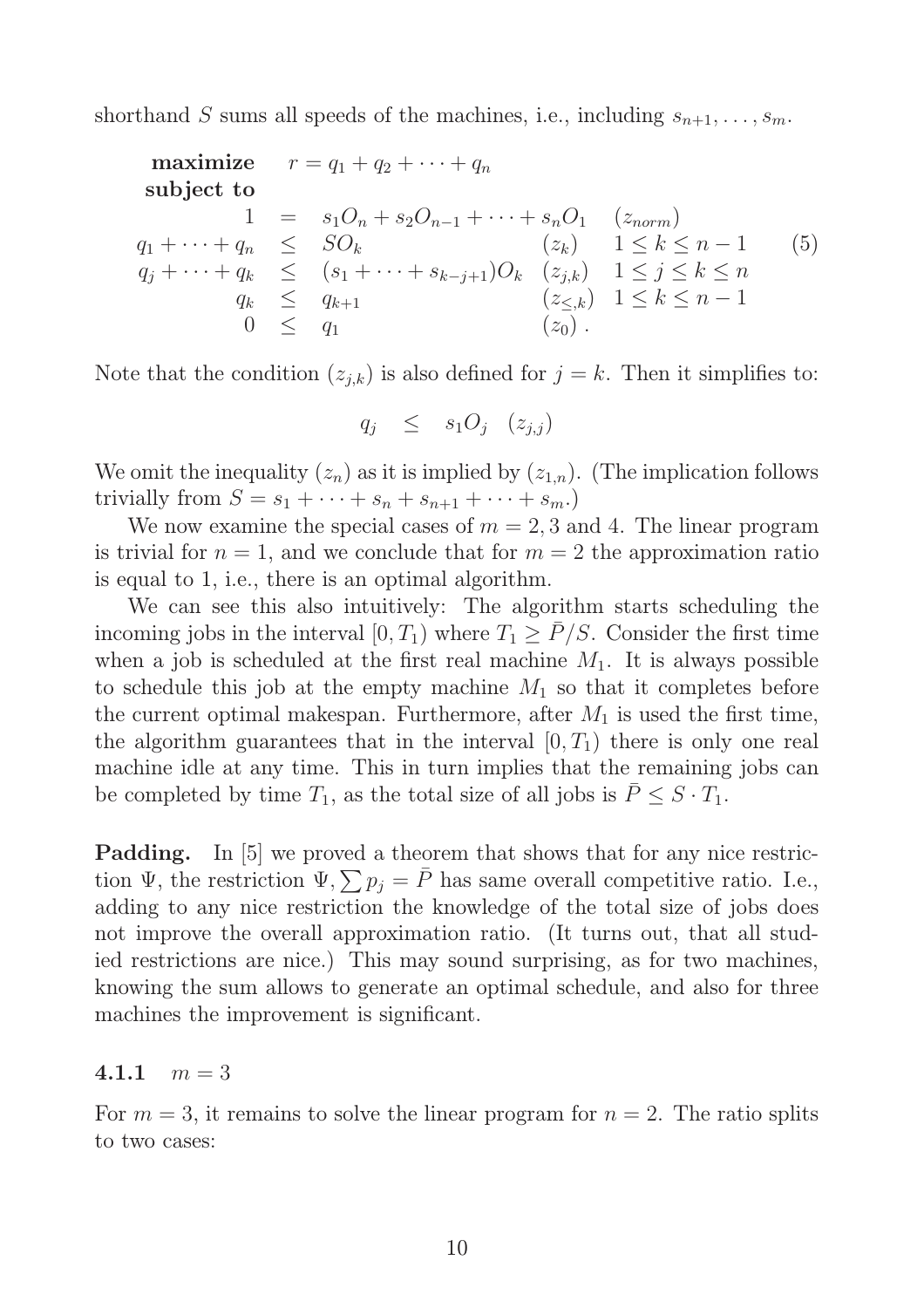**Case I** Ratio:  $r =$  $(s_1 + s_2)S$  $s_2(s_1 + s_2) + s_1S$ Conditions:  $(A+: II)$   $s_1(s_1 + s_2) \geq s_2S$ Common denominator:  $D = s_2(s_1 + s_2) + s_1S$ Nonbasic dual vars:  $z_0, z_{\leq,1}, z_{1,1}$ Jobs:  $q_1 = s_2S/D$  $q_2 = s_1 S/D$ U.b. coefficients:  $z_{norm} = -r$  $z_1 = s_2(s_1 + s_2)/D$  $z_{1,2} = s_1 S/D$ **Case II** Ratio:  $r =$  $s_1(s_1 + s_2)$  $s_1^2 + s_2^2$ 2 Conditions:  $(A-: I)$   $s_1(s_1 + s_2) \leq s_2S$ Common denominator:  $D = s_1^2 + s_2^2$ 2 Nonbasic dual vars:  $z_0, z_{\leq,1}, z_1$ Jobs:  $q_1 = s_1 s_2/D$  $q_2 = s_1^2$  $\frac{2}{1}$ D U.b. coefficients:  $z_{norm} = -r$  $z_{1,2} = s_1 S/D$  $z_{1,1} = z_{2,2} = s_2(s_1 + s_2)/D$ 

#### 4.1.2  $m = 4$

Here we solve the linear program for  $n = 3$ . Note, that the competitive ratio is the maximum of results of linear programs for all  $n < m$ .

The diagram giving overall figure on how the conditions split the cases is to the right side of this paragraph.

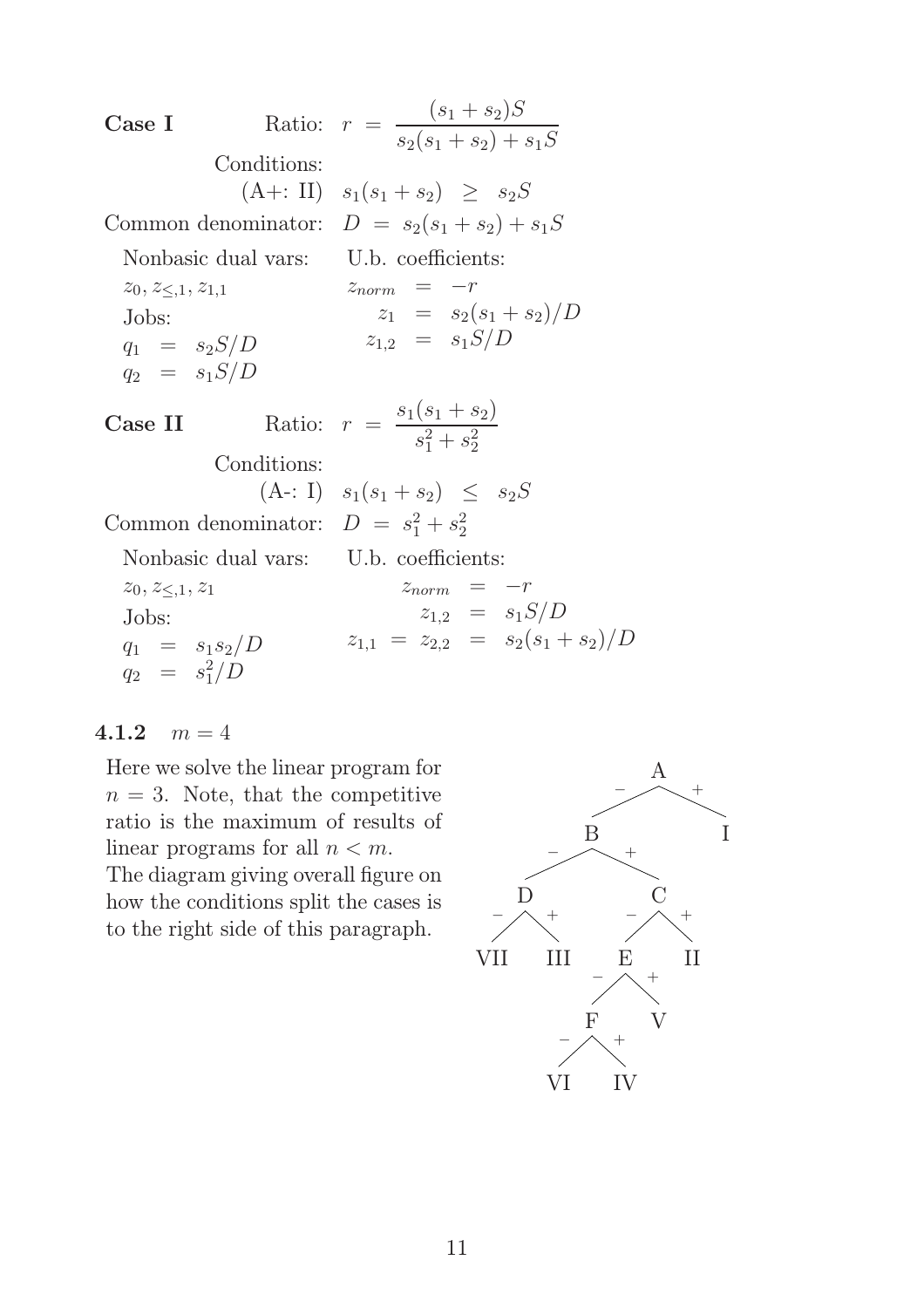**Case I** Ratio:  $r =$  $(s_1 + s_2 + s_3)S$  $(s_2 + s_3)(s_1 + s_2 + s_3) + s_1S$ Conditions:  $(A+: II, III)$   $(s_1 + s_2)(s_1 + s_2 + s_3) \ge (s_2 + s_3)S$ Common denominator:  $D = (s_2 + s_3)(s_1 + s_2 + s_3) + s_1S$ Nonbasic dual vars:  $z_0, z_{\leq,2}, z_{1,1}, z_{1,2}, z_{2,2}, z_{2,3}$ Jobs:  $q_1 = q_2 = (s_2 + s_3)S/(2D)$   $z_{1,3} = s_1S/D$  $q_3 = s_1S/D$ U.b. coefficients:  $z_{norm}$  =  $z_2 = s_2(s_1 + s_2 + s_3)/D$  $z_1 = s_3(s_1 + s_2 + s_3)/D$ **Case II** Ratio:  $r =$  $(s_1 + s_2)(s_1 + s_2 + s_3)S$  $s_1^2S + (s_1s_3 + s_2(S + s_3))(s_1 + s_2 + s_3)$ Conditions: (implicit: F+)  $(A-: I)$   $(s_1 + s_2)(s_1 + s_2 + s_3) \le (s_2 + s_3)S$ (B+: III)  $s_1 s_3 \geq s_2^2$ 2  $(C+: IV, V)$   $s_1(s1 + s_2 + s_3) \geq s_3S$ Common denominator:  $D = s_1^2S + (s_1s_3 + s_2(S + s_3))(s_1 + s_2 + s_3)$ Nonbasic dual vars:  $z_0, z_{\leq 1}, z_{\leq 2}, z_2, z_{1,1}, z_{2,2}$ Jobs:  $q_1 = s_3(s_1+s_2)S/D$   $z_{1,2} = z_{3,3} = s_2(s_1+s_2+s_3)S/D$  $q_2 = s_2(s_1 + s_2)S/D$  $q_3 = s_1(s_1 + s_2)S/D$ U.b. coefficients:  $z_{norm}$  =  $-r$  $z_1 = s_3(s_1 + s_2)(s_1 + s_2 + s_3)/D$  $z_{1,3} = s_1^2 S/D$ Case III Ratio:  $r =$  $(s_1 + s_2)(s_1 + s_2 + s_3)S$  $s_1^2S + (s_1s_3 + s_2(S + s_3))(s_1 + s_2 + s_3)$ Conditions:  $(A-: I)$   $(s_1 + s_2)(s_1 + s_2 + s_3) \le (s_2 + s_3)S$ (B-: II)  $s_1s_3 \leq s_2^2$ 2  $(D+: VII)$   $s_1(s_1 + s_2)(s_1 + s_2 + s_3) \geq s_2(s_2 + s_3)S$ Common denominator:  $D = s_1^2S + (s_1s_3 + s_2(S + s_3))(s_1 + s_2 + s_3)$ Nonbasic dual vars:  $z_0, z_{\leq,1}, z_{\leq,2}, z_2, z_{1,1}, z_{2,3}$ Jobs:  $q_1 = s_2(s_2 + s_3)S/D$  $q_2 = s_1(s_2 + s_3)S/D$  $q_3 = s_1(s_1 + s_2)S/D$ U.b. coefficients:  $z_{norm}$  =  $-r$  $z_1 = s_3(s_1 + s_2)(s_1 + s_2 + s_3)/D$  $z_{1,2} = z_{3,3} = s_2(s_1 + s_2 + s_3)S/D$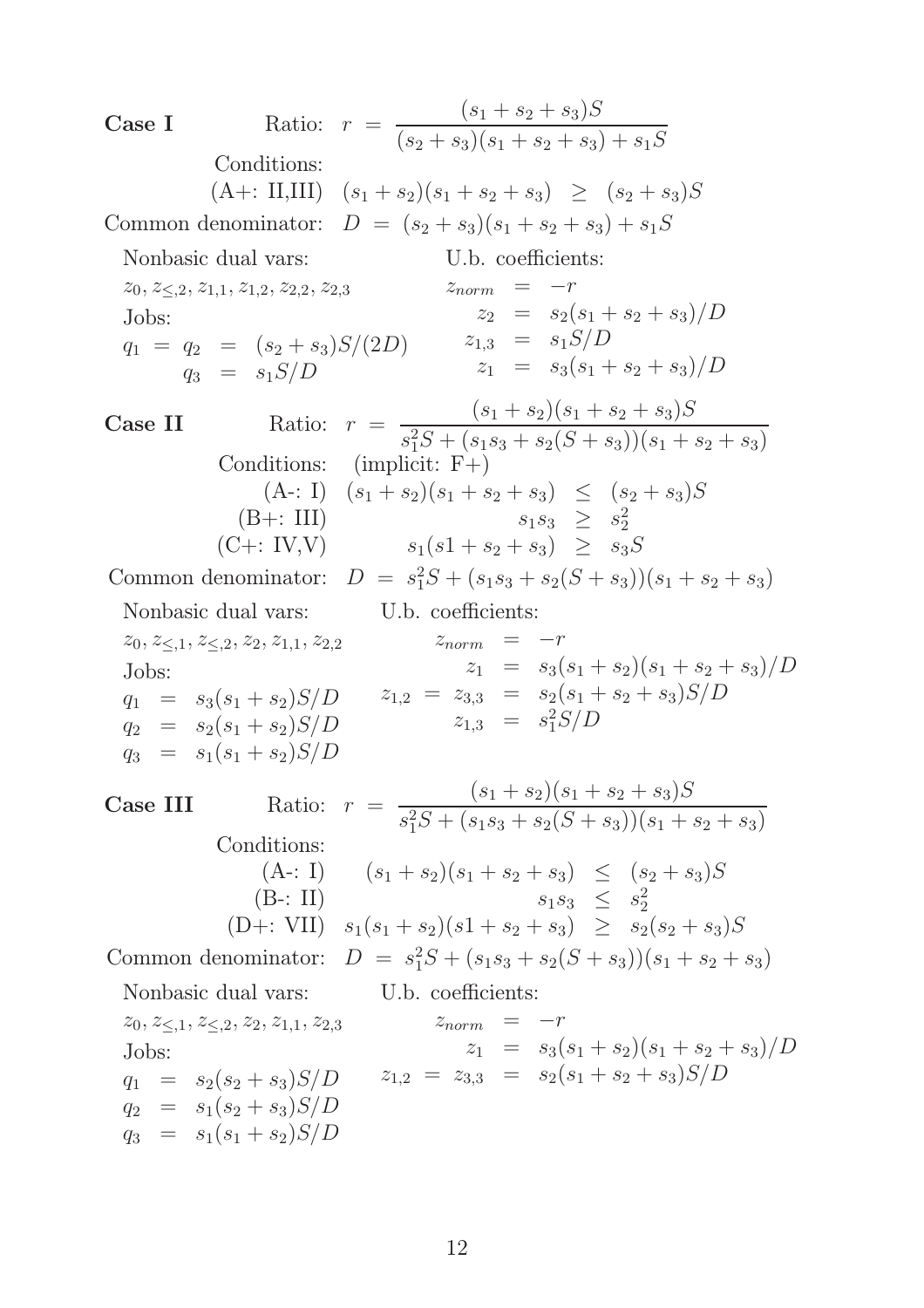**Case IV** Ratio:  $r =$  $(s_1 + s_2)^2 S$  $s_1^2$  $\frac{2}{1}(S-s_1)+(s_1+s_2)(s_1s_3+s_2(S+s_3))$ Conditions: (implicit: A-,B+)  $(C: II)$   $s_1(s_1 + s_2 + s_3) \leq s_3 S$ (E-: V))  $s_1^3 \leq s_3(s_1 + s_2)^2$  $(F +: VI)$ )  $s_1(s_1^2 + s_1s_2 + s_2^2)$  $\binom{2}{2} \geq s_2^2 S$ Common denominator:  $D = s_1^2$  $s_1^2(S-s_1) + (s_1+s_2)(s_1s_3 + s_2(S+s_3))$ Nonbasic dual vars:  $z_0, z_{\leq,1}, z_{\leq,2}, z_2, z_{1,3}, z_{2,2}$ Jobs:  $q_1 = s_1(s_1 + s_2)^2/D$  $q_2 = s_2(s_1 + s_2)(S - s_1)/D$   $z_{1,2} = z_{3,3} = s_2(s_1 + s_2)S/D$  $q_3 = s_1(s_1 + s_2)(S - s_1)/D$ U.b. coefficients:  $z_{norm}$  =  $z_1 = (s_3(s_1 + s_2)^2 - s_1^3)$  $_{1}^{3})/D$  $z_{1,1} = z_{2,3} = s_1^2 S/D$ **Case V** Ratio:  $r =$  $s_1(s_1 + s_2)(s_1 + s_2 + s_3)$  $s_2s_3(s_1-s_3)+s_1(2s_1+s_2)(s_2+s_3)$ Conditions: (implicit: A-) (B+: VII)  $s_1 s_3 \geq s_2^2$ 2  $(C: II)$   $s_1(s_1 + s_2 + s_3) \leq s_3S$ (E+: IV,VI)  $s_1^3 \geq s_3(s_1 + s_2)^2$ Common denominator:  $D = s_2s_3(s_1 - s_3) + s_1(2s_1 + s_2)(s_2 + s_3)$ Nonbasic dual vars:  $z_0, z_{\leq 1}, z_{\leq 2}, z_1, z_2, z_{2,2}$ Jobs:  $q_1 = s_3s_1(s_1 + s_2)/D$  $q_2 = s_2s_1(s_1 + s_2)/D$  $q_3 = s_1^2$  $\frac{2}{1}(s_1 + s_2)/D$ U.b. coefficients:  $z_{norm} = -r$  $z_{1,1} = z_{2,3} = s_3(s_1 + s_2)(s_1 + s_2 + s_3)/D$  $z_{1,2} = z_{3,3} = s_1s_2(s_1 + s_2 + s_3)/D$  $z_{1,3} = (s_1^3 - (s_1 + s_2)^2 s_3)/D$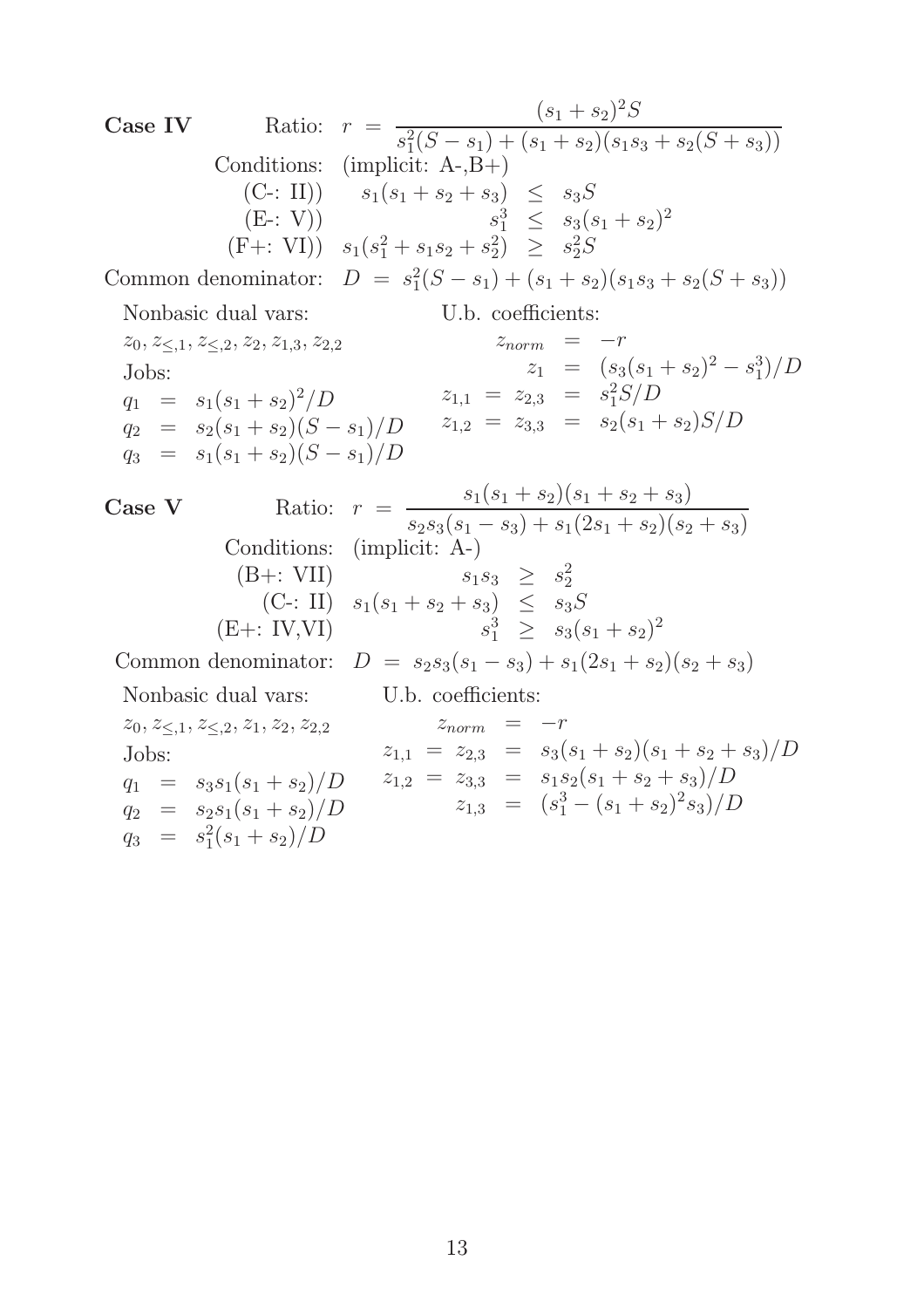Case VI Ratio:  $r =$  $s_1(s_1^2+s_1s_2+s_2^2)$  $\binom{2}{2}$  $s_1^3 + s_2^2$  $^{2}_{2}(s_{1}+s_{3})$ Conditions: (implicit: A-,C-) (B+: VII)  $s_1s_3 \geq s_2^2$ 2 (E-: V)  $s_1^3 \leq s_3(s_1 + s_2)^2$  $(F -: VI)$   $s_1(s_1^2 + s_1s_2 + s_2^2)$  $2) \leq s_2^2 S$ Common denominator:  $D = s_1^3 + s_2^2$  $_{2}^{2}(s_{1}+s_{3})$ Nonbasic dual vars:  $z_0, z_{\leq 1}, z_{\leq 2}, z_1, z_2, z_{1,3}$ Jobs:  $q_1 = s_1 s_2^2$  $\frac{2}{2}/D$  $q_2 = s_1^2$  $_{1}^{2}s_{2}/D$  $q_3 = s_1^3$  $\frac{3}{1}$  $/D$ U.b. coefficients:  $z_{norm} = -r$  $z_{1,1} = s_3(s_1^2 + s_1s_2 + s_2^2)$  $\binom{2}{2}/D$  $z_{1,2} = s_1(s_1^2 + s_2^2 - s_3(s_1 + s_2))/D$  $z_{2,2} = (s_3(s_1+s_2)^2-s_1^3)$  $_{1}^{3})/D$  $z_{2,3} = s_1(s_1^2 - s_2 s_3)/D$  $z_3 = s_2(s_1s_2 + s_1s_3 + s_2s_3)/D$ Case VII Ratio:  $s_1(s_1 + s_2)(s_1 + s_2 + s_3)$  $s_1^2$  $_1^2(s_1 + s_2) + s_2(s_1 + s_3)(s_2 + s_3)$ Conditions: (implicit: A-) (B-: V,VI)  $s_1 s_3 \leq s_2^2$ 2  $(D: III)$   $s_1(s_1 + s_2)(s_1 + s_2 + s_3) \leq s_2(s_2 + s_3)S$ Common denominator: 2  $s_1^2(s_1+s_2)+s_2(s_1+s_3)(s_2+s_3)$ Nonbasic dual vars:  $z_0, z_{\leq,1}, z_{\leq,2}, z_1, z_2, z_{2,3}$ Jobs:  $q_1 = s_1s_2(s_2 + s_3)/D$  $q_2 = s_1^2$  $\frac{2}{1}(s_2 + s_3)/D$  $q_3 = s_1^2$  $\frac{2}{1}(s_1 + s_2)/D$ U.b. coefficients:  $z_{norm}$  =  $-r$  $z_{1,1} = z_{2,2} = s_3(s_1 + s_2)(s_1 + s_2 + s_3)/D$  $z_{1,2}$  =  $s_1(s_2-s_3)(s_1+s_2+s_3)/D$  $z_{1,3} = s_1(s_1^2 - s_2 s_3)/D$  $z_{3,3} = s_1(s_1 + s_3)(s_1 + s_2 + s_3)/D$ 

### 4.2 Known maximal processing time,  $p_{\text{max}} = \bar{p}$

Here we are given  $\bar{p}$ , the maximal size of a job. We need to compute one linear program for  $n \geq m$  and  $n-2$  linear programs, one for each  $n \in \{2, \ldots, n-1\}$ . We should take the maximum of the results and 1 (that is the result for  $n = 1$ )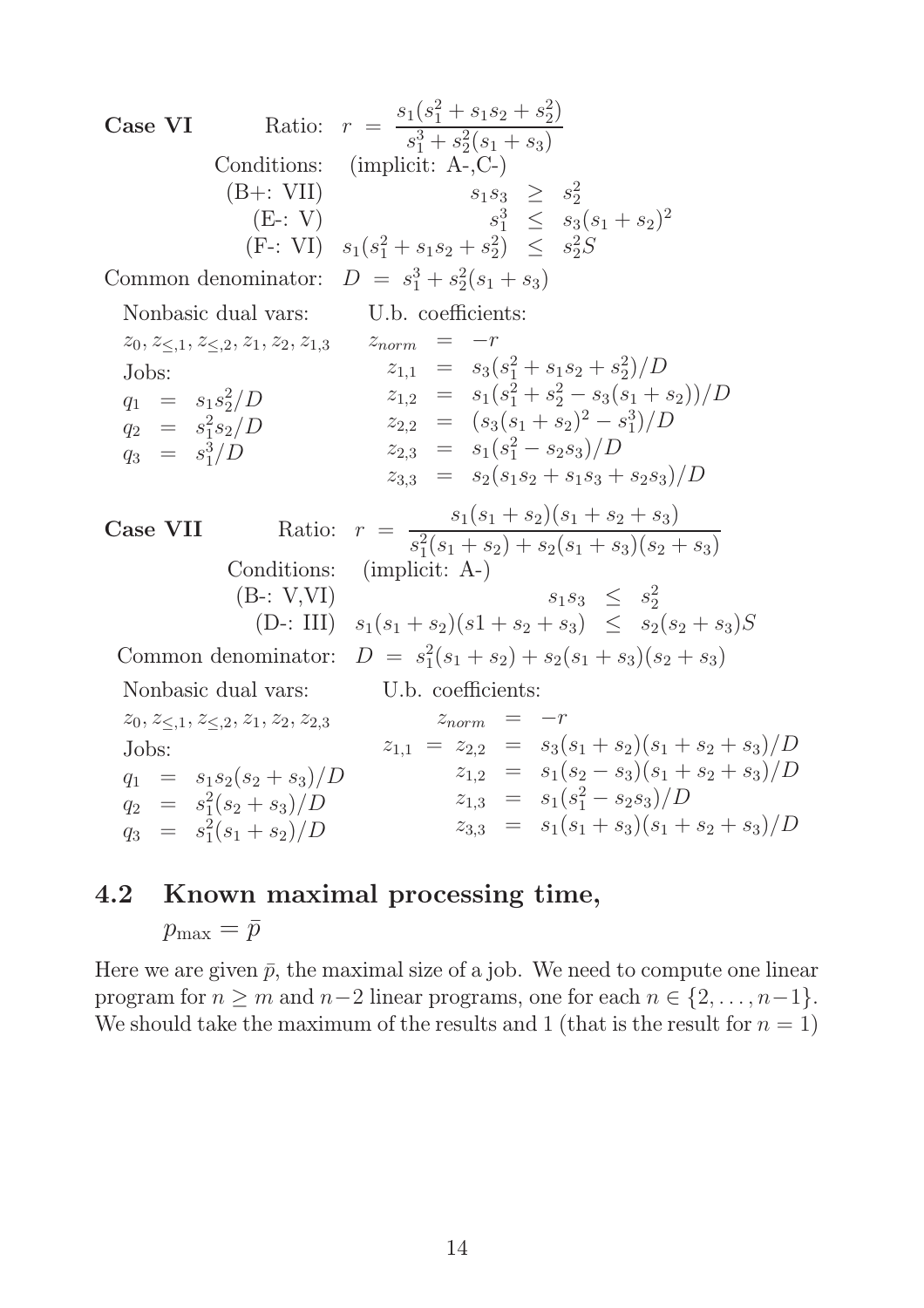to obtain the competitive ratio for given m. The program for  $n \geq m$  follows:

maximize 
$$
r = p + q_1 + \dots + q_m
$$
  
\nsubject to  
\n
$$
1 = s_1 O_m + \dots + s_m O_1 \quad (z_{norm})
$$
\n
$$
p + q_1 + \dots + q_k \leq SO_k \quad (z_k) \quad 1 \leq k \leq m
$$
\n
$$
p \leq s_1 O_k \quad (z_k) \quad 1 \leq k \leq m - 1
$$
\n
$$
p + q_{j+1} + \dots + q_k \leq (s_1 + \dots + s_{k-j+1}) O_k \quad (z_{j,k}) \quad 1 \leq j < k \leq m
$$
\n
$$
0 \leq q_1 \quad (z_{0,1})
$$
\n
$$
0 \leq q_2 \quad (z_{0,2})
$$
\n
$$
q_k \leq q_{k+1} \quad (z_{\leq,k}) \quad 2 \leq k \leq m - 1
$$
\n(substitution)

We omit  $(z_{1,m})$  as it is implied by  $(z_m)$  as well as  $(z_{m,m})$  implied by  $(z_{m-1,m})$ . The linear program for the sequences of length  $2 \leq n < m$  is similar:

maximize 
$$
r = p + q_2 + \dots + q_n
$$
  
\nsubject to  
\n
$$
1 = s_1 O_n + \dots + s_n O_1 \qquad (z_{norm})
$$
\n
$$
p \leq s_1 O_k \qquad (z_{k,k}) \qquad 1 \leq k \leq n-1
$$
\n
$$
p + q_{j+1} + \dots + q_k \leq (s_1 + \dots + s_{k-j+1}) O_k \quad (z_{j,k}) \qquad 1 \leq j < k \leq n
$$
\n
$$
0 \leq q_2 \qquad (z_{0,2})
$$
\n
$$
q_k \leq q_{k+1} \qquad (z_{\leq,k}) \qquad 2 \leq k \leq n-1
$$
\n
$$
q_n = p \qquad (substitution)
$$

We omit  $(z_{n,n})$  here also.

#### 4.2.1  $m = 2$

For two machines we need to solve only (6) for  $m = 2$ . The result is covered by a single case, valid for all combinations of the speeds. But this case is also valid for greater values of m, although only if the condition  $A+$  is satisfied. (The condition A+ is trivially satisfied for  $m = 2$ .) We include the general description of the case here: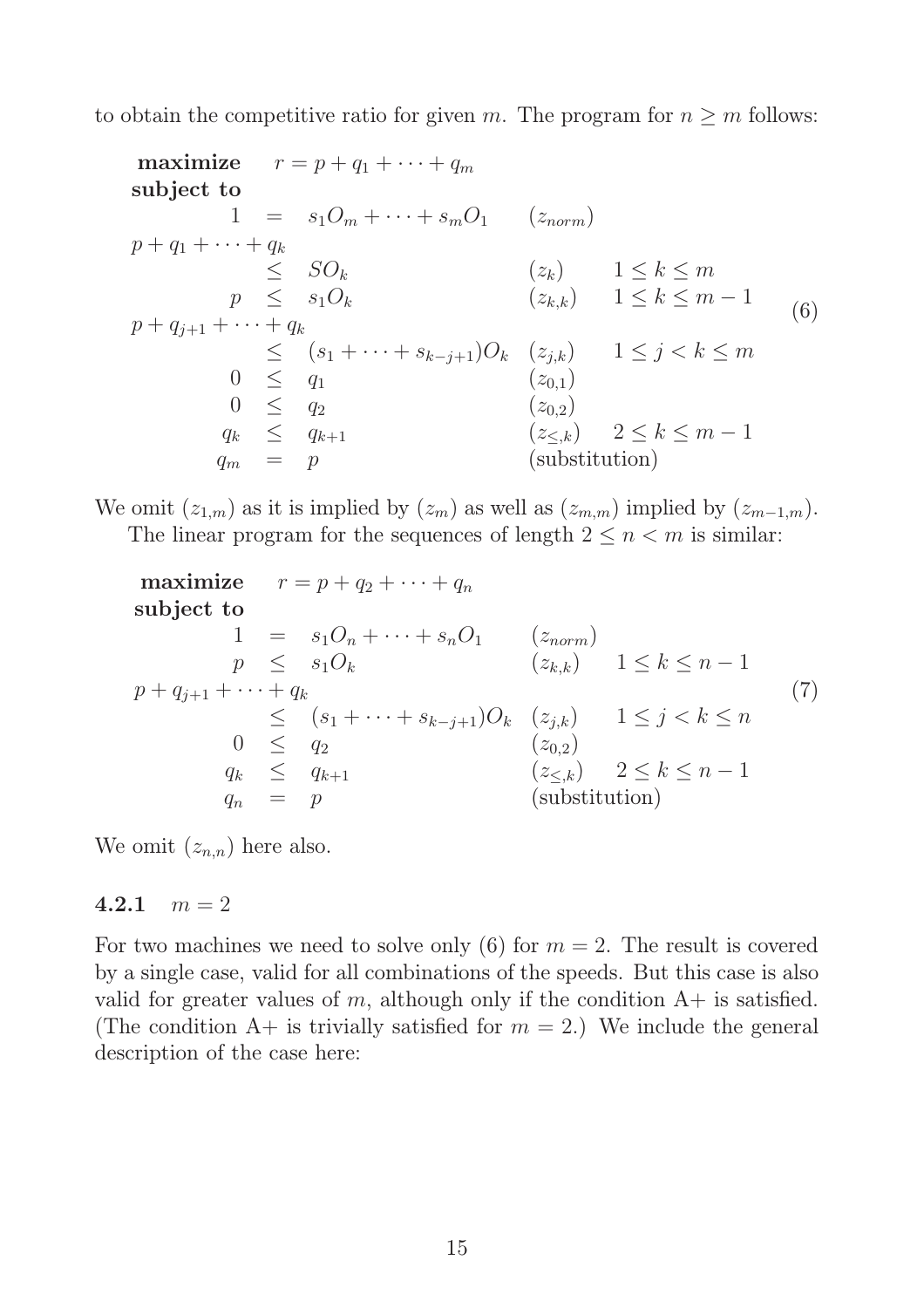**Case I** Ratio:  $r =$  $S^2 + s_1S$  $S^2 + s_1^2$ 1 Conditions:  $(A+)$   $s_1s_2 \geq (S - s_1 - s_2)S$ Common denominator:  $D = S^2 + s_1^2$ 1 Nonbasic dual vars: all but:  $z_1, \ldots, z_m, z_{norm}$ ,  $z_{i,i}$  for  $i = 1, ..., m - 1$ Jobs:  $p = s_1^2 S/D$  $q_1 = s_1(S - s_1)S/D$  $q_2 = \cdots = q_{m-1} = 0$ U.b. coefficients:  $z_{norm}$  =  $-r$  $z_{norm} = -r$ <br> $i = 1, ..., m-2$ :  $z_{i,i} = s_{m-i+1}S(S + s_1)/D$  $z_{m-1,m-1} = (s_1s_2 - (S - s_1 - s_2)S)S/D$  $z_{m-1}$  =  $s_1(S-s_1)S/D$  $z_m$  =  $s_1^2$  $^{2}_{1}(S + s_{1})/D$ 

#### 4.2.2  $n = 2$

We need to solve also (7) for  $n = 2$  to solve cases when  $m > 2$ . This becomes trivial as there are only two jobs and both have size  $p$  in the wost case sequence. Thus the competitive ratio is  $\frac{2s_1(s_1+s_2)}{s_1(s_1+s_2)+s_1^2+s_2^2}$  here.

#### 4.2.3  $m = 3$

We have already solved  $n = 2$ , thus it suffices to solve (6) for  $m = 3$ . Here we have two cases, one already shown in the solution of  $m = 2$ .

| Case II                                         |                      | $S^2 + 2s_1S$<br>Ratio: $r = \frac{1}{S^2 + 2s_1^2 + s_1s_2}$ |                                        |
|-------------------------------------------------|----------------------|---------------------------------------------------------------|----------------------------------------|
|                                                 | Conditions:          |                                                               |                                        |
|                                                 |                      | $(A-1)$ $s_1s_2 \leq s_3S$                                    |                                        |
| Common denominator: $D = S^2 + 2s_1^2 + s_1s_2$ |                      |                                                               |                                        |
| Nonbasic dual vars:                             |                      | U.b. coefficients:                                            |                                        |
| $z_{0,1}, z_{0,2}, z_{1,2}, z_{2,2}, z_{2,3}$   |                      | $z_{norm} = -r$                                               |                                        |
| Jobs:                                           |                      |                                                               | $z_{\leq 2} = z_1 = (s_3S - s_1s_2)/D$ |
| $p = q_2 = s_1 S/D$                             |                      |                                                               | $z_2 = s_2(2s_1 + S)/D$                |
|                                                 | $q_1 = (S - s_1)S/D$ |                                                               | $z_3 = s_1(2s_1 + S)/D$                |
|                                                 |                      |                                                               | $z_{1,1} = (s_2 + 2s_3)S/D$            |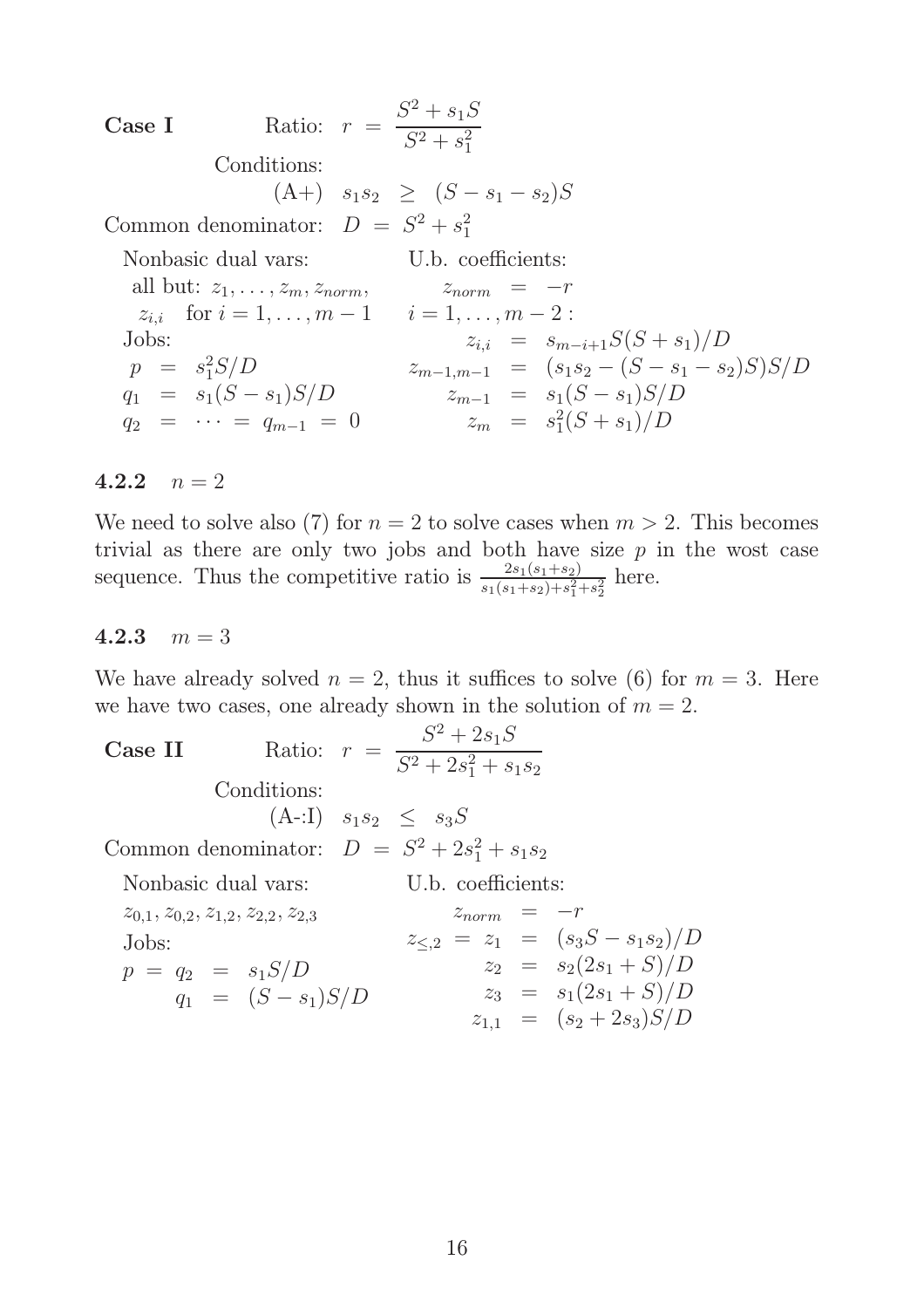### 4.2.4  $n = 3$

Solutions of (7) for  $n = 3$ . These are needed to evaluate the cases of  $m > 3$  machines. The overview on how the cases split is to the right again.



| Case I                                 |                                                          | $2s_1(s_1 + s_2)S$<br>Ratio: $r = \frac{2s_1(s_1 + s_2)}{s_1(s_1 + s_2)(S + s_1) + s_2s_3(3s_1 + s_2)}$                 |
|----------------------------------------|----------------------------------------------------------|-------------------------------------------------------------------------------------------------------------------------|
|                                        | Conditions:                                              |                                                                                                                         |
|                                        |                                                          | $(A+:II)$ $2s_1s_3 \geq s_2(s_1+s_2)$<br>$(B+:III)$ $s_1s_2 \geq s_3(s_1+s_2)$                                          |
|                                        |                                                          | Common denominator: $D = s_1(s_1 + s_2)(S + s_1) + s_2s_3(3s_1 + s_2)$                                                  |
|                                        | Nonbasic dual vars:                                      | U.b. coefficients:                                                                                                      |
| $z_{0,2}, z_{\le,2}, z_{2,2}$<br>Jobs: |                                                          | $z_{norm}$ = $-r$<br>$z_{1,1} = 2s_3(s_1+s_2)S/D$<br>$z_{1,2}$ = $2s_1s_2(s_1+s_2)S/D$                                  |
|                                        | $p = s_1(s_1 + s_2)^2/D$<br>$q_2 = 2s_1s_3(s_1 + s_2)/D$ | $z_{1,3} = (2s_1^2 + (s_1 + s_2)s_3 - s_1s_2)$<br>$\cdot (s_1 + s_2)/D$<br>$z_{2,3} = (s_1s_2 - (s_1 + s_2)s_3)S/D$     |
| Case II                                | Conditions:                                              | Ratio: $r = \frac{(2s_1 + s_2)S}{S^2 + s_1(s_1 - s_3)}$                                                                 |
|                                        |                                                          | $(A-1)$ $2s_1s_3 \leq s_2(s_1+s_2)$<br>$(B+:III)$ $s_1s_2 \geq s_3(s_1+s_2)$                                            |
|                                        |                                                          | Common denominator: $D = S^2 + s_1(s_1 - s_3)$                                                                          |
|                                        |                                                          | Nonbasic dual vars: U.b. coefficients:                                                                                  |
| $z_{0,2}, z_{\le,2}, z_{2,3}$<br>Jobs: | $p = s_1 S/D$<br>$q_2 = s_2 S/D$                         | $z_{norm}$ = $-r$<br>$z_{1,1} = s_3(2s_1 + s_2)S/(s_1D)$<br>$z_{1,2} = (s_2 + s_3)S/D$<br>$z_{1,3} = s_1(2s_1 + s_2)/D$ |
|                                        |                                                          | $z_{2,2} = (s_1s_2 - (s_1 + s_2)s_3)/(s_1D)$                                                                            |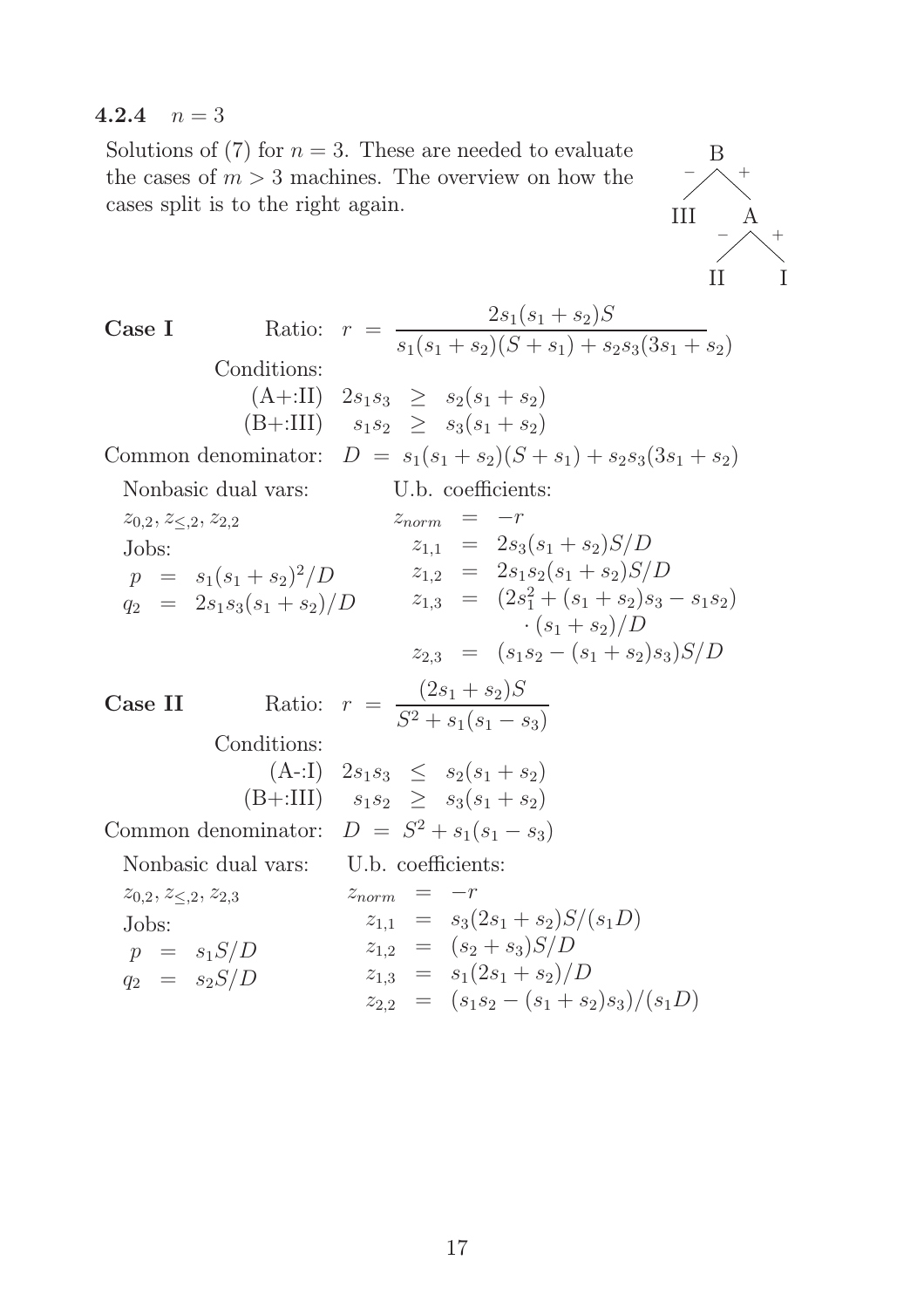Case III Ratio:  $r =$  $3s_1(s_1 + s_2)S$  $(s_1(2S + s_1 - s_3) + s_2s_3)S - 3s_1^2$  $_1^2s_3$ Conditions:  $(B - :I, II)$   $s_1 s_2 \leq s_3 (s_1 + s_2)$ Common denominator:  $D = (s_1(2S + s_1 - s_3) + s_2s_3)S - 3s_1^2$  $_1^2s_3$ Nonbasic dual vars:  $z_{0,2}, z_{2,2}, z_{2,3}$ Jobs:  $p = q_2 = s_1(s_1 + s_2)S/D$ U.b. coefficients:  $z_{norm} = -r$  $z_{\leq,2}$  =  $S(s_3(s_1 + s_2) - s_1 s_2)/D$  $z_{1,1}$  =  $3s_3(s_1+s_2)S/D$  $z_{1,2}$  = 3s<sub>1</sub>s<sub>2</sub>S/D  $z_{1,3} = 3s_1^2$  $\frac{2}{1}(s_1 + s_2)/D$ 

#### 4.2.5  $m = 4$

Solutions of (6) for  $m = 4$ , the Case I is shown in  $m = 2$ . Note that we need to compare this solutions to the solutions of (7) for  $n = 1, 2, 3$ .

The case diagram may look  $I \stackrel{+}{\leftarrow} A \stackrel{-}{\rightarrow} IV \stackrel{-}{\leftarrow} B \stackrel{+}{\rightarrow} II$ strange, but this is due to the fact, that the conditions  $A+$ ,  $B+$  and  $C+$  are pairwise exclusive.  $\overline{C}$  $\begin{bmatrix} 1 \\ + \end{bmatrix}$ ↑− III **Case II** Ratio:  $r =$  $S^2 + 3s_1S$  $S^2 + s_1(3s_1 + 2s_2 + s_3)$ Conditions:  $(B+: IV)$   $s_4S \geq s_1(s_2 + 2s_3)$ Common denominator:  $D = S^2 + s_1(3s_1 + 2s_2 + s_3)$ Nonbasic dual vars:  $z_{\leq 1}, z_{\leq 2}, z_{1,2}, z_{1,3}, z_{2,2},$  $z_{2,3}, z_{2,4}, z_{3,3}, z_{3,4}, z_{4,4}$ Jobs:  $q_1 = s_1(S - s_1)S/D$  $q_2 = q_3 = p = s_1^2 S/D$ U.b. coefficients:  $z_{norm} = -r$  $z_{\leq 3}$  =  $s_4S - s_1(s_2 + 2s_3)/D$  $z_{\leq,4} = s_1((s_3 + 2s_4)S - s_1(2s_2 + s_3))/D$  $z_1 = s_1(s_2 + 2s_3 + 3s_4)S/D$  $z_2 = s_1s_3(S + 3s_1)/D$  $z_3 = s_1s_2(S+3s_1)/D$  $z_4 = s_1^2$  $^{2}_{1}(S+3s_{1})/D$  $z_{1,1} = s_1(s_2 + 2s_3 + 3s_4)S/D$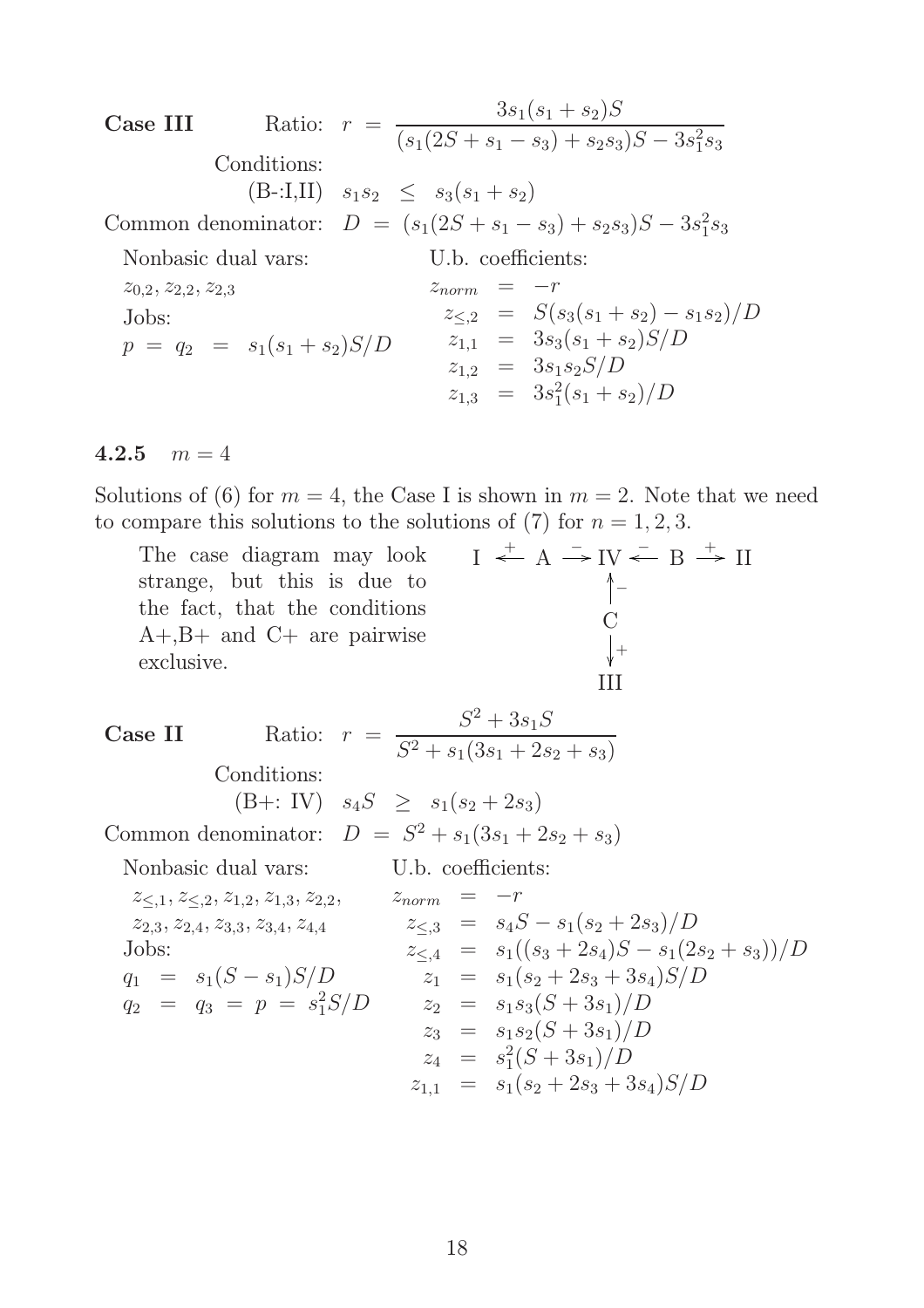Case III Ratio:  $r =$  $s_1S(2S + s_1 + s_2)$  $2s_1S^2 + s_1(s_1 - s_3)(s_1 + s_2) - (s_1 - s_2)s_4S$ Conditions:  $(C+: IV)$   $s_1(s_3 + s_4) > s_2S$ Common denominator:  $D = 2s_1S^2 + s_1(s_1 - s_3)(s_1 + s_2) - (s_1 - s_2)s_4S$ Nonbasic dual vars:  $z_{\leq,1}, z_{\leq,2}, z_{\leq,3}, z_{1,3}, z_{2,2},$  $z_{2,4}, z_{3,3}, z_{3,4}, z_{4,4}; z_1$ Jobs:  $q_1 = s_1(s_1 + s_2)(S - s_1)S/D$  $q_2 = s_1(s_1(s_3 + s_4) - s_2S)S/D \quad z_3 = s_1(s_4(s_1 + s_2)S)$  $q_3 = p = s_1^2$  $_{1}^{2}(s_{1}+s_{2})S/D$ U.b. coefficients:  $z_{norm}$  =  $-r$  $z_{\leq 4}$  =  $s_1(s_4S^2 + s_3s_1(s_1 + s_2))$  $- s_2 s_1 S$ )/D  $z_2 = s_3 s_1^2$  $\binom{2}{1}(2S + s_1 + s_2)/D$  $+ 2s_1(s_2S - s_3(s_1 + s_2)))/D$  $z_4 = s_1^3$  $\frac{3}{1}(2S + s_1 + s_2)/D$  $z_{1,1} = s_4s_1S(2S + s_1 + s_2)/D$  $z_{23} = s_1S(s_1(s_2 + 2s_3) - s_4S)/D$ **Case IV** Ratio:  $r =$  $S(S + 2s_1)$  $S^2 + s_1(2s_1 + s_2)$ Conditions: (A-: I)  $s_1s_2 \le (s_3 + s_4)S$ <br>
(B-: II)  $s_4S < s_1(s_2 + 2s_1)$  $\overline{s_4S} \leq s_1(s_2 + 2s_3)$  $(C: III)$   $s_1(s_3 + s_4)$   $\leq$   $s_2 S$ Common denominator:  $D = S^2 + s_1(2s_1 + s_2)$ Nonbasic dual vars:  $z_{\leq 1}, z_{\leq 2}, z_{\leq 3}, z_{1,3}, z_{2,3},$  $z_{2,4}, z_{3,3}, z_{3,4}, z_{4,4}; z_1$ Jobs:  $q_1 = s_1(S - s_1)S/D$  $q_2 = 0$  $q_3 = p = s_1^2 S/D$ U.b. coefficients:  $z_{norm}$  =  $-r$  $z_{\leq,4} = z_2 = s_1((s_3 + s_4)S - s_1s_2)/D$  $z_3 = s_2s_1(S+2s_1)/D$  $z_4 = s_1^2$  $^{2}_{1}(S+2s_{1})/D$  $z_{1,1} = s_4S(S + 2s_1)/D$  $z_{2,2} = S(s_1(s_2 + 2s_3) - s_4S)/D$ 

In the cases I and IV  $q_2 = 0$ , but we know, that jobs are ordered. Thus we need to consider inputs  $p_1 = p$ ,  $p_2 = \cdots = p_{n-2} = \epsilon$ ,  $p_{n-1} = \max{\epsilon, q_3}$ ,  $p_n =$ p, where  $n = q_1/\epsilon$ . We approach the bound given by linear program with  $\epsilon \rightarrow 0.$ 

### 4.3 Known max. proc. time and sum of proc. times,  $\sum p_i = \bar{P} \& p_{\text{max}} = \bar{p}$

We are given both the maximal processing time and the sum of the processing times. We introduce a constant  $\beta = \frac{\bar{P}-\bar{p}}{\bar{p}}$  $\frac{-p}{\bar{p}}$  to be able to use homogeneity. We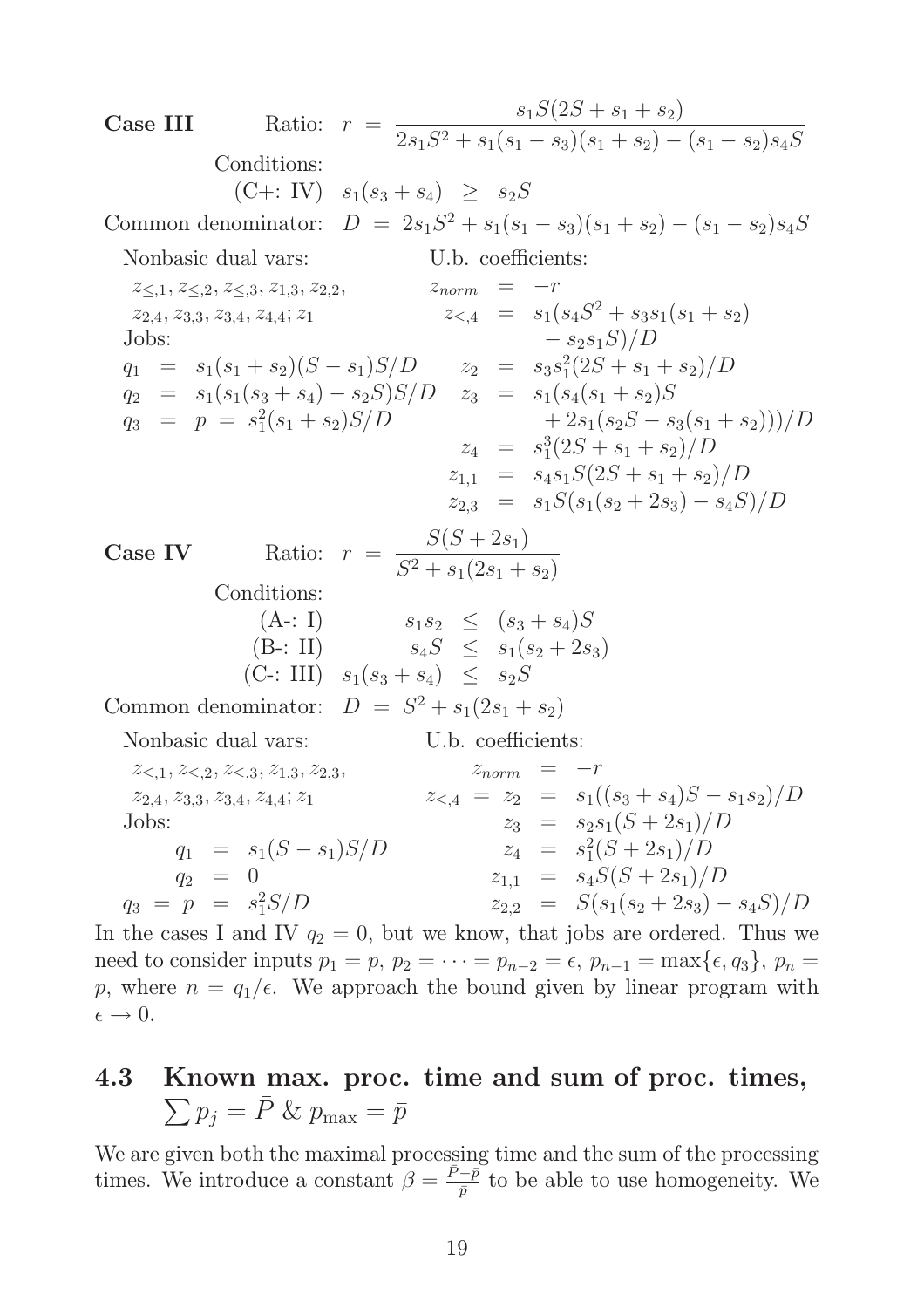need to solve  $n-1$  linear programs as for  $\sum p_j = \overline{P}$ . The linear program for every  $n < m$  follows:

maximize 
$$
r = p + q_2 + \dots + q_n
$$
  
\nsubject to  
\n
$$
1 = s_1O_n + \dots + s_1O_n \qquad (z_{norm})
$$
\n
$$
(1 + \beta)p \leq SO_k \qquad (z_k) \qquad 1 \leq k \leq n
$$
\n
$$
p + q_{j+1} + \dots + q_k \leq (s_1 + \dots + s_{k-j+1})O_k \quad (z_{j,k}) \qquad 1 \leq j < k \leq n
$$
\n
$$
q_2 + \dots + q_n \leq \beta p \qquad (z_{\leq,0})
$$
\n
$$
q_n \leq p \qquad (z_{\leq,1})
$$
\n
$$
0 \leq q_2 \qquad (z_{\leq,2})
$$
\n
$$
q_{k-1} \leq q_k \qquad (z_{\leq,k}) \qquad 3 \leq k \leq n
$$
\n(2)

If we want to solve the problem for some number of machines  $m$ , we need to solve all  $n-1$  linear programs for  $n < m$  and take the maximum of their solutions again. For  $n = 1$  the program is trivial and the resulting competitive ratio is 1.

Now we list two cases, where the competitive ratio is 1, as the value of the optimal makespan can be derived from the knowledge of  $\bar{p}$ ,  $P$  and the speeds of the machines. The linear programs for  $n \geq 2$  have the results typically smaller than (or equal to) 1 here, thus the maximum is obtained from the program for  $n = 1$ .

**Case I** (A+)  $\beta s_1 \leq s_2$ : The second machine is fast enough to process all but the maximal job before the maximal job finishes on the first machine.

**Case II** (B-)  $(1 + \beta)(s_1 + \cdots + s_n) \ge nS$ : Now, all optima are given by the total processing time, and the algorithm from [3] produces optimal schedule.

#### 4.3.1  $n = 2$

We list the cases of the solution for (8). The conditions A+ and B- are mutually exclusive (e.g.,  $\beta \geq 1$  separates them).

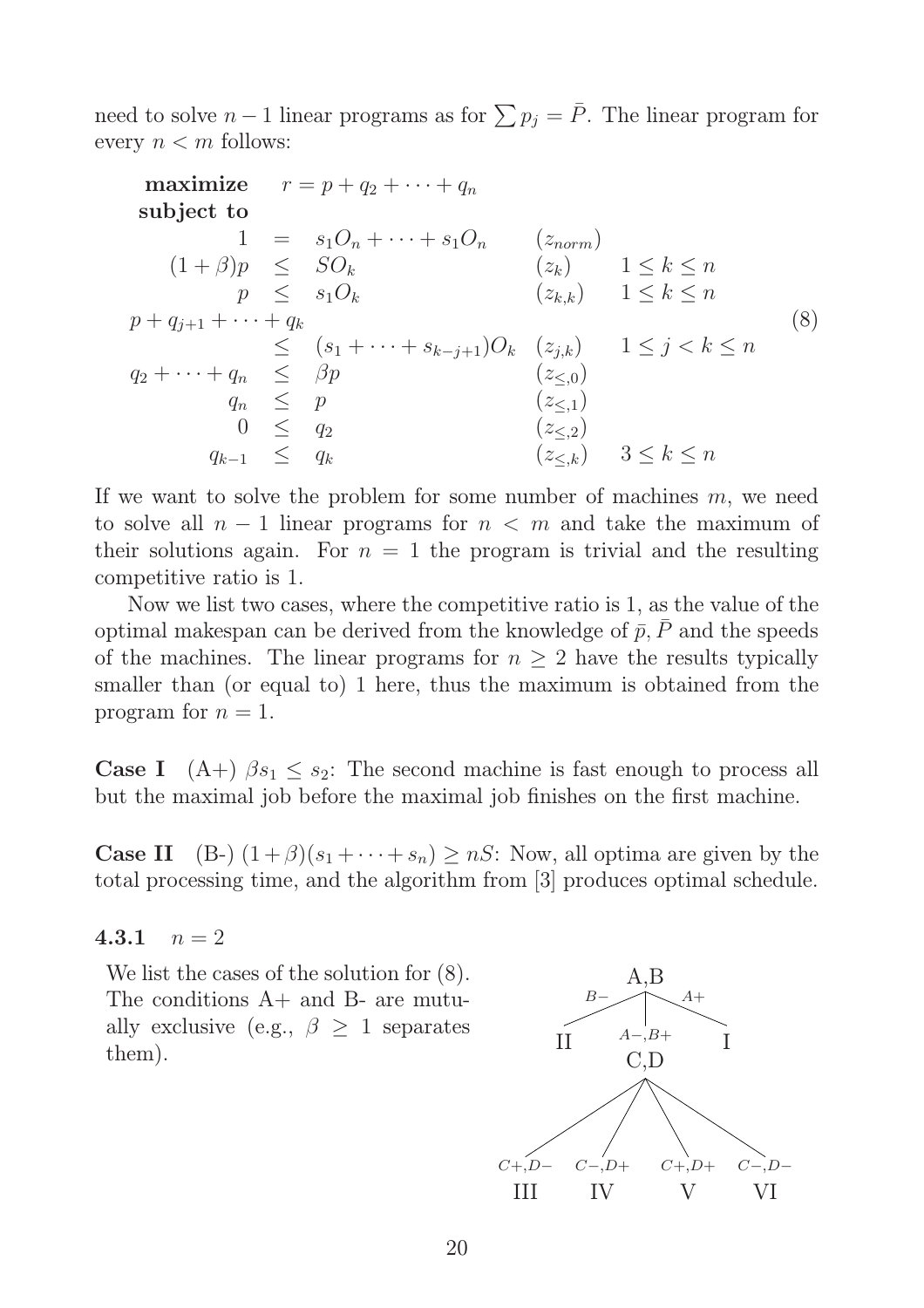Case III Ratio:  $r =$  $2s_1(s_1 + s_2)$  $s_1(s_1 + s_2) + s_1^2 + s_2^2$ 2 Conditions: (Implicit B+,  $A$  $(C+:\mathrm{IV})$   $(1+\beta)s_1 \leq S$  $(D-:V)$  β ≥ 1 Common denominator:  $D = s_1(s_1 + s_2) + s_1^2 + s_2^2$ 2 Nonbasic dual vars:  $z_{\leq,0}, z_1, z_2, z_{2,2}$ Jobs:  $p = q_2 = s_1(s_1 + s_2)/D$ U.b. coefficients:  $z_{norm}$  =  $-r$  $z_{\leq,1} = s_2(s_1 + s_2)/D$  $z_{1,1} = 2s_2(s_1 + s_2)/D$  $z_{1,2} = 2s_1^2$  $\frac{2}{1}$ D Case IV Ratio:  $r =$  $2(s_1 + s_2)S$  $2s_1S + (1+\beta)s_2(s_1+s_2)$ Conditions: (Implicit A-)  $(C$ -:III)  $(1 + \beta)s_1 \geq S$  $(D-:VI)$  β ≥ 1  $(B+:II)$   $(1 + \beta)(s_1 + s_2) \leq 2S$ Common denominator:  $D = 2s_1S + (1+\beta)s_2(s_1+s_2)$ Nonbasic dual vars:  $z_{\leq,0}, z_2, z_{1,1}, z_{2,2}$ Jobs:  $p = q_2 = (s_1 + s_2)S/D$ U.b. coefficients:  $z_{norm}$  =  $z_{\leq,1} = (1+\beta)s_2(s_1+s_2)/D$  $z_1 = 2s_2(s_1 + s_2)/D$  $z_1$ ,  $= 2s_1S/D$ Case V Ratio:  $r =$  $(\beta + 1)s_1(s_1 + s_2)$  $s_1(s_1 + s_2) + \beta s_1^2 + s_2^2$ 2 Conditions: (Implicit B+)  $(A-1)$   $\beta s_1 \geq s_2$  $(C+:VI)$   $(1+\beta)s_1 \leq S$  $(D+:III)$  β  $\leq$ Common denominator:  $D = s_1(s_1 + s_2) + \beta s_1^2 + s_2^2$ 2 Nonbasic dual vars:  $z_{\leq 1}, z_1, z_2, z_{2,2}$ Jobs:  $p = s_1(s_1 + s_2)/D$  $q_2 = \beta s_1 (s_1 + s_2)/D$ U.b. coefficients:  $z_{norm}$  =  $-r$  $z_{\leq 2} = s_2(s_1 + s_2)/D$  $z_{1,1} = (1+\beta)s_2(s_1+s_2)/D$  $z_{1,2} = (1+\beta)s_1^2/D$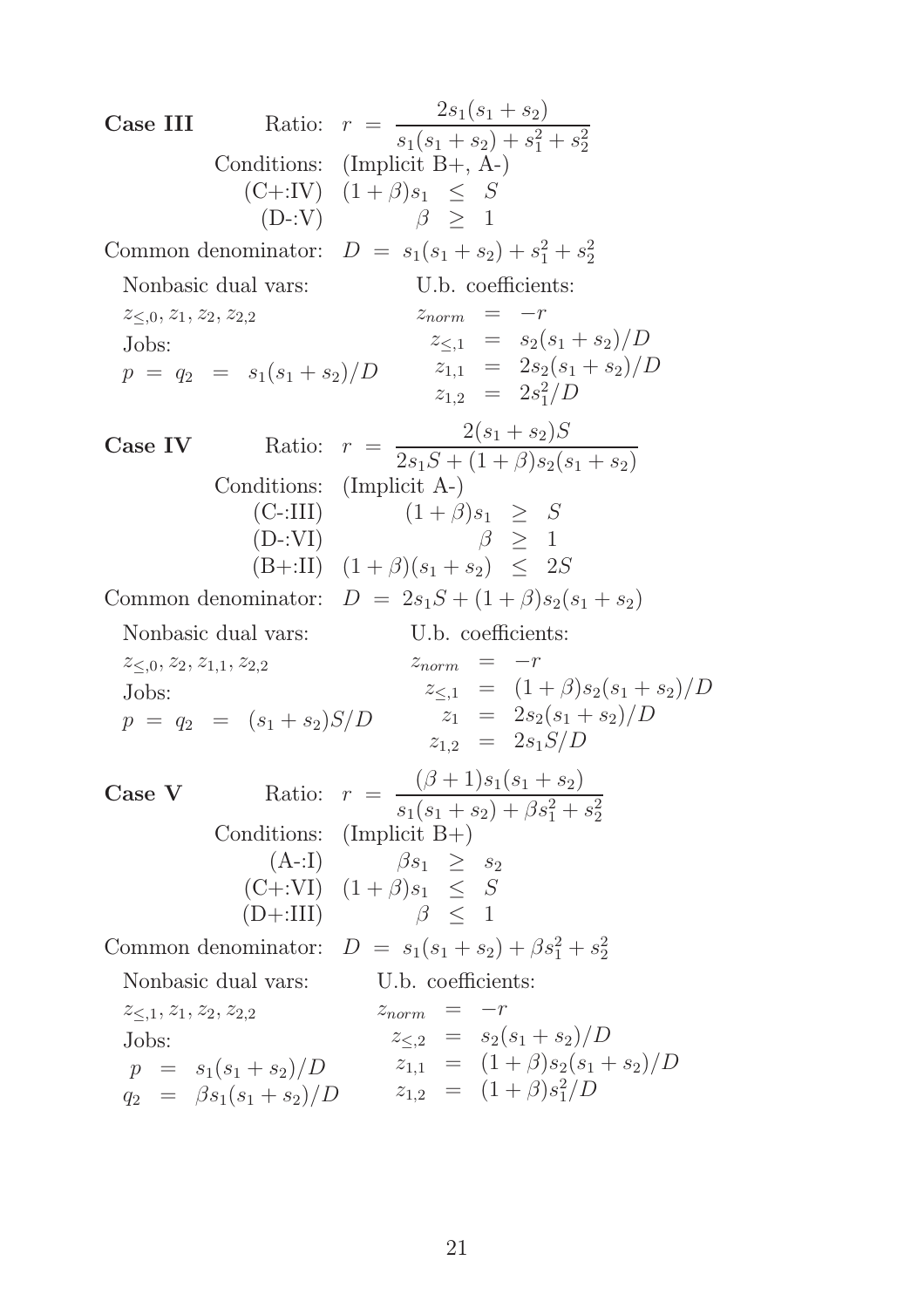Case VI Ratio:  $r =$  $(s_1 + s_2)S$  $s_1S + (s_1 + s_2)s_2$ Conditions: (Implicit A-,B+)  $(C-Y)$   $(1+\beta)s_1 \geq S$  $(D+:IV)$  β ≤ 1 Common denominator:  $D = s_1S + (s_1 + s_2)s_2$ Nonbasic dual vars:  $z_{\leq,1}, z_2, z_{1,1}, z_{2,2}$ Jobs:  $p = (s_1 + s_2)S/((1 + \beta)D)$  $q_2 = \beta(s_1 + s_2)S/((1 + \beta)D)$ U.b. coefficients:  $z_{norm}$  =  $-r$  $z_{\leq,2} = z_1 = s_2(s_1 + s_2)/D$  $z_{1,2} = s_1 S/D$ 

#### 4.3.2  $n = 3$

The case list is omitted here, as there are 17 cases with 15 different formulas of value of optimal solution. Three formulas (in three cases) have value smaller or equal to 1 (these cases the Cases I and II), thus the maximal lower bound is obtained for  $n = 2$  or  $n = 1$  in these cases, when considering four machines. The remaining formulas have value of at least 1.

## 4.4 Approximately known optimum,

$$
T \leq C^*_{\text{max}} \leq \beta T
$$

We are given lower and upper bound on the optimal makespan in advance here. We give the upper bound as  $\beta$  times the lower bound, so we can use homogeneity. Then the ratio does not depend on actual value of the lower bound T, and it also does not occur in our linear programs. To obtain proper solution for m machines, we need to solve one linear program for the case of  $n \geq m$  and  $m-2$  linear programs each for one  $n < m$  (the linear program for  $n = 1$  is trivial). Then we take the maximum of the solutions as usual.

maximize 
$$
r = q_1 + \cdots + q_m
$$
  
\nsubject to  
\n
$$
1 = s_1 O_m + s_2 O_{m-1} + \cdots + s_m O_1 \quad (z_{norm})
$$
\n
$$
q_1 + \cdots + q_k \le (s_1 + \cdots + s_m) O_k \quad (z_k) \quad 1 \le k \le m
$$
\n
$$
q_j + \cdots + q_k \le (s_1 + \cdots + s_{k-j+1}) O_k \quad (z_{j,k}) \quad 2 \le j \le k \le m
$$
\n
$$
q_j \le q_{j+1} \quad (z_{\le j}) \quad 2 \le j \le m-1
$$
\n
$$
0 \le q_1 \quad (z_{0,1})
$$
\n
$$
0 \le q_2 \quad (z_{0,2})
$$
\n
$$
O_k \le O_{k+1} \quad (z_{\beta,k}) \quad 1 \le k \le m-1
$$
\n
$$
O_m \le \beta O_1 \quad (z_{\beta})
$$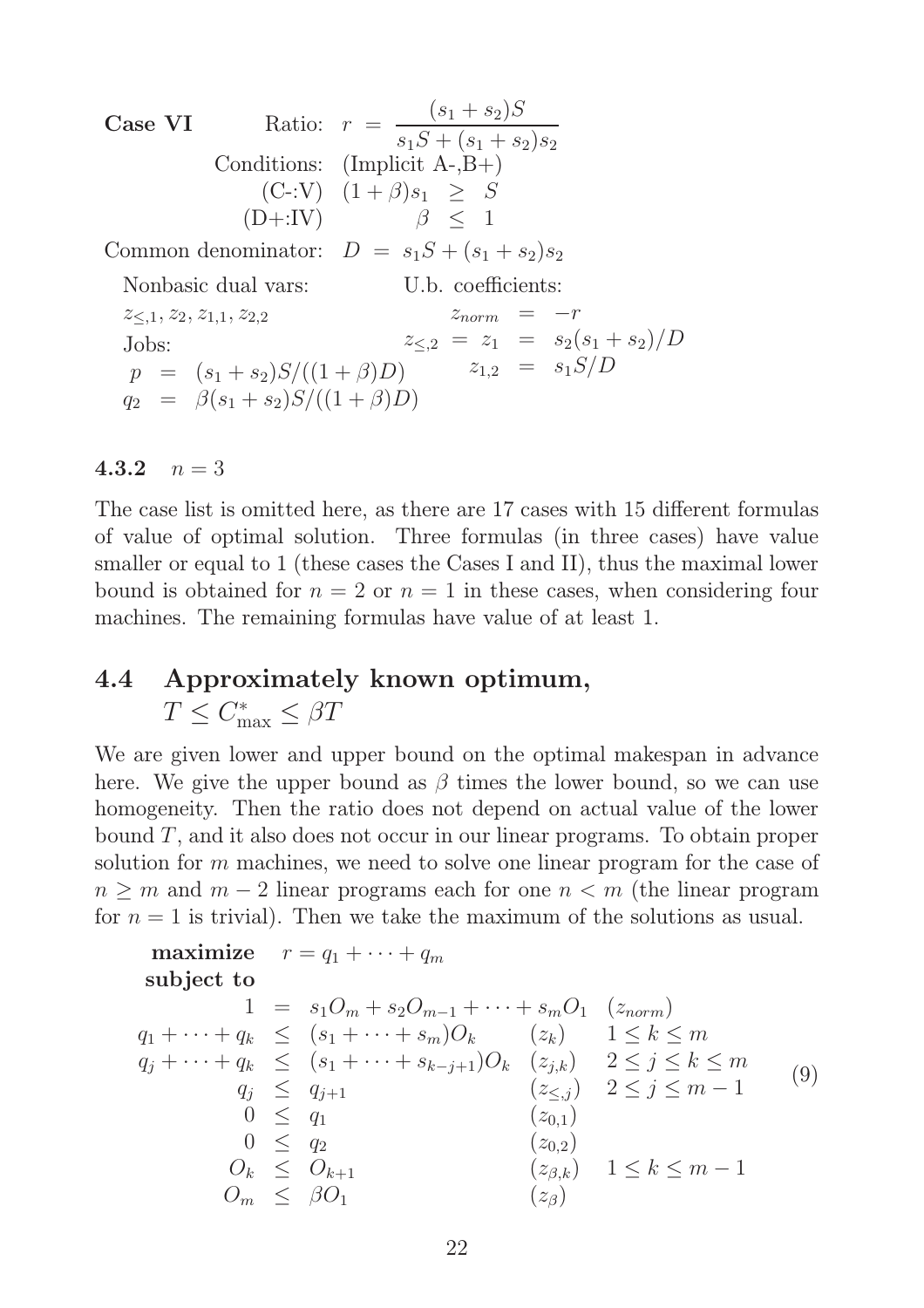And for  $n < m$ :

maximize 
$$
r = q_1 + \cdots + q_n
$$
  
\nsubject to  
\n
$$
1 = s_1 O_n + s_2 O_{n-1} + \cdots + s_n O_1 \quad (z_{norm})
$$
\n
$$
q_j + \cdots + q_k \le (s_1 + \cdots + s_{k-j+1}) O_k \quad (z_{j,k}) \quad 1 \le j \le k \le n
$$
\n
$$
q_j \le q_{j+1} \quad (z_{\le j}) \quad 1 \le j \le n-1
$$
\n
$$
0 \le q_1 \quad (z_0)
$$
\n
$$
O_k \le O_{k+1} \quad (z_{\beta,k}) \quad 1 \le k \le n-1
$$
\n
$$
O_n \le \beta O_1 \quad (z_\beta)
$$

The cases for this problem include also the cases of the generic online problem, with additional conditions on  $\beta$ . These conditions say when the  $\beta$  is too large to provide any useful information for the algorithm.

#### 4.4.1  $m = 2$

For two machines, we need to solve only (9) for  $m = 2$  as the case of  $n = 1$ is trivial. Both cases here give ratio greater than 1, thus giving the final solution for two machines. The first case is identical to the only case of online scheduling. The condition  $A+$  says  $\beta$  is large enough.

**Case I** Ratio:  $r =$  $(s_1 + s_2)^2$  $s_1^2 + s_1 s_2 + s_2^2$ 2 Conditions:  $(A+:II)$   $\beta s_2 \geq s_1 + s_2$ Common denominator:  $D = s_1^2 + s_1 s_2 + s_2^2$ 2 Nonbasic dual vars:  $z_{0,1}, z_{0,2}, z_{\beta,1}, z_{\beta}$ Jobs:  $q_1 = s_1(s_1 + s_2)/D$  $q_2 = s_2(s_1 + s_2)/D$ U.b. coefficients:  $z_{norm} = -r$  $z_1 = z_{2,2} = s_2(s_1 + s_2)/D$  $z_2 = s_1^2$  $\frac{2}{1}/D$ **Case II** Ratio:  $r =$  $\beta(s_1 + s_2)$  $\beta s_1 + s_2$ Conditions:  $(A -:I)$   $\beta s_2 \leq s_1 + s_2$ Common denominator:  $D = \beta s_1 + s_2$ Nonbasic dual vars:  $z_{0,1}, z_{0,2}, z_{\beta,1}, z_1$ Jobs:  $q_1 = \beta s_2/D$  $q_2 = \beta s_1/D$ U.b. coefficients:  $z_{norm}$  =  $-r$  $z_{\beta} = s_2(s_1 + s_2)/D$  $z_2 = \beta(s_1 + s_2)/D$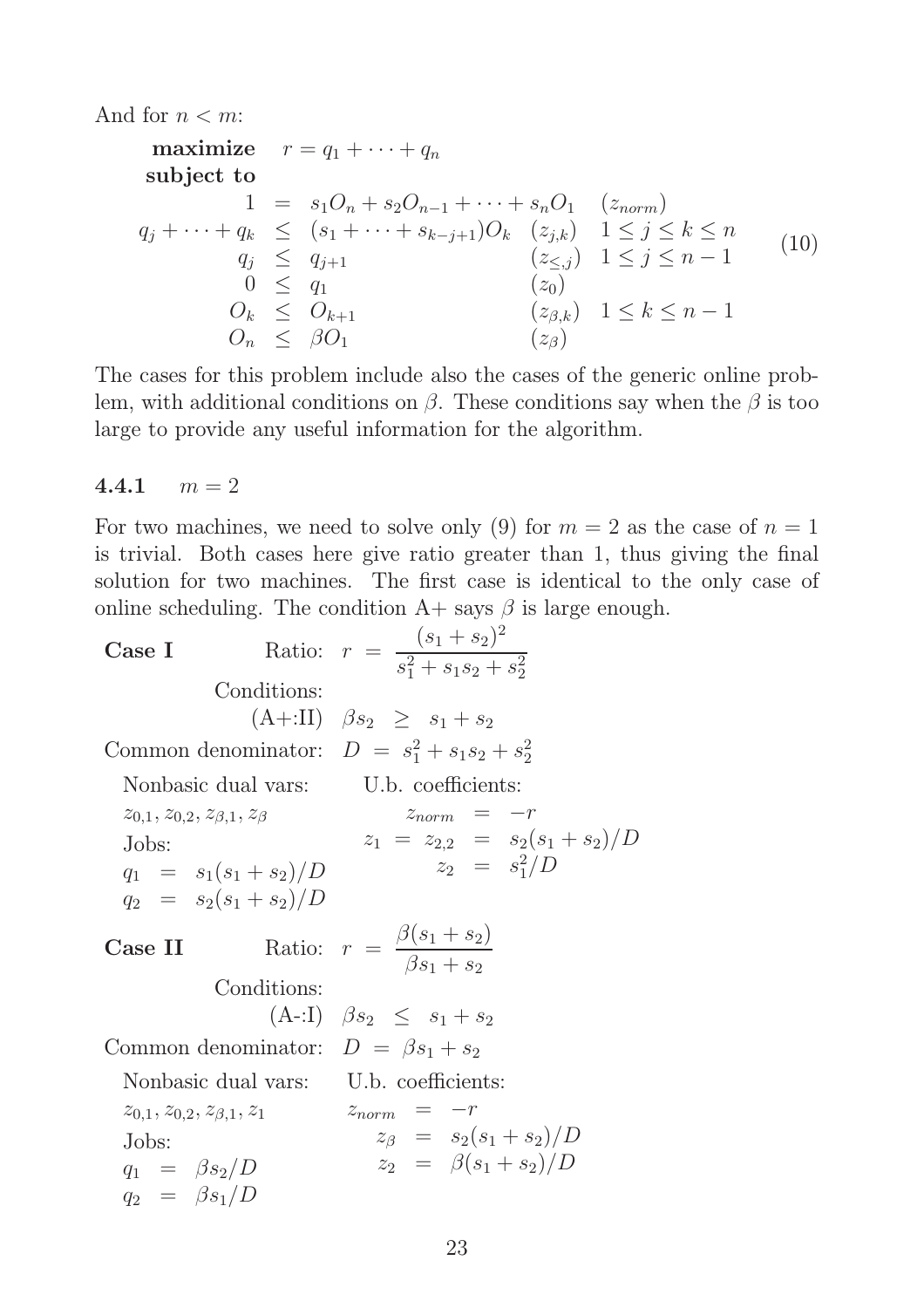4.4.2  $n = 2$ 

Here we solve (10) as this is needed in solutions of cases with more than two machines.

| $\text{Case I}$                           | Ratio: $r = \frac{s_1(s_1 + s_2)}{s_1^2 + s_2^2}$     |
|-------------------------------------------|-------------------------------------------------------|
| Conditions:                               | $(A+:H)$ $\beta s_2 \geq s_1$                         |
| Common denominator: $D = s_1^2 + s_2^2$   |                                                       |
| Nonbasic dual vars: U.b. coefficients:    |                                                       |
| $z_0, z_{\leq 1}, z_{\beta}, z_{\beta,1}$ | $z_{norm}$ = $-r$                                     |
| Jobs:                                     | $z_{1,1} = z_{2,2} = s_2(s_1 + s_2)/D$                |
| $q_1 = s_1 s_2/D$<br>$q_2 = s_1^2/D$      | $z_{1,2} = s_1(s_1 + s_2)/D$                          |
| Case II                                   | Ratio: $r = \frac{\beta(s_1 + s_2)}{\beta s_1 + s_2}$ |
| Conditions:                               |                                                       |
|                                           | $(A-1)$ $\beta s_2 \leq s_1$                          |
| Common denominator: $D = \beta s_1 + s_2$ |                                                       |
| Nonbasic dual vars:                       | U.b. coefficients:                                    |
| $z_0, z_{\leq,1}, z_{\beta,1}, z_{1,1}$   | $z_{norm}$ = $-r$                                     |
| Jobs:                                     | $z_{\beta} = s_2(s_1 + s_2)/D$                        |
| $q_1 = s_1/D$                             | $z_{1,2} = \beta(s_1+s_2)/D$                          |
| $q_2 = (\beta(s_1 + s_2) - s_1)/D$        |                                                       |

#### 4.4.3  $m = 3$

In this case we need to take maximum of (9) for  $m = 3$  and (10) for  $n = 1, 2$ . It turns out that the solution of linear program for  $m = 3$  is always maximal of these three. First two cases are identical to the case of online scheduling. If B+ or C+ is satisfied then  $\beta$  is large enough and the information about the optimum is useless in general.

The conditions A-,B+ and C- can not hold simultaneously, as well as the conditions  $A+$ ,  $B-$  and  $C+$ . Thus the cases split as shown on the diagram.

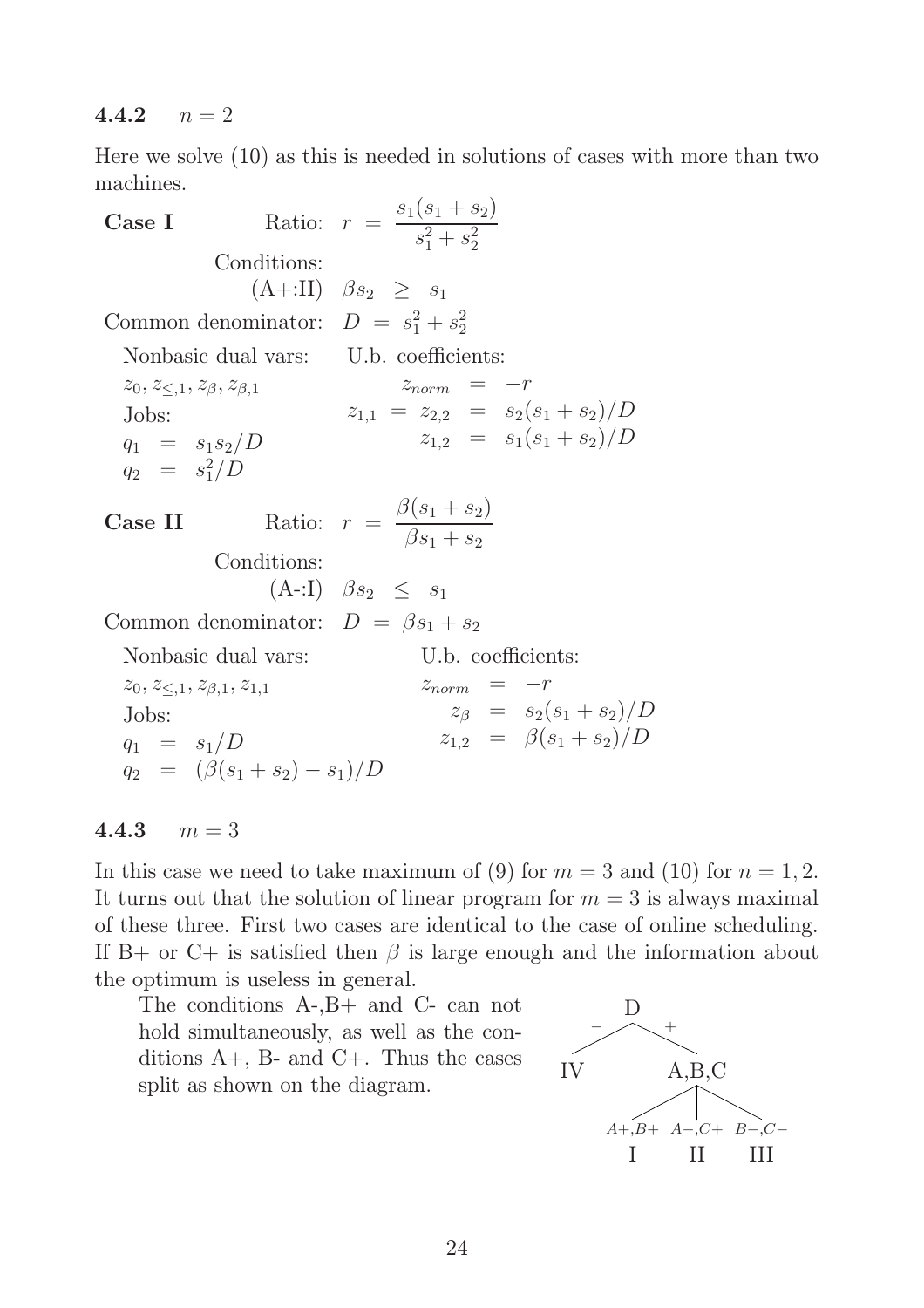**Case I** Ratio:  $r =$  $\mathcal{S}_{0}$  $s_1 + \alpha s_2 + \alpha^2 s_3$ Conditions: (Implicit  $D+$ )  $(A+:H)$   $s_2 \geq \alpha s_1$  $(B+:III)$   $\beta \alpha^2 \geq 1$ Common denominator:  $D = s_1 + \alpha s_2 + \alpha^2 s_3$ Nonbasic dual vars:  $z_0, z_{\leq 2}, z_{\beta}, z_{\beta,1}, z_{\beta,2}, z_{2,3}$ Jobs:  $q_1 = \alpha^2 S/D$  $q_2 = \alpha s_1/D$  $q_3 = s_1/D$ U.b. coefficients:  $z_{norm}$  =  $-r$  $z_1 = z_{2,2} = s_3/D$  $z_2 = (\alpha s_1 + (2 - \alpha)s_2)/D$  $z_3 = (1 - \alpha)^2 (S + s_3) / D$  $z_3$ <sub>3</sub> =  $(s_2 + \alpha s_3)/D$ **Case II** Ratio:  $r =$  $S^2$  $s_1^2 + s_2^2 + s_3^2 + s_1s_2 + s_1s_3 + s_2s_3$ Conditions: (Implicit  $D+$ )  $(A-II)$   $s_2 \leq \alpha s_1$  $(C+:III)$   $\beta s_3 \geq S$ Common denominator:  $D = s_1^2 + s_2^2 + s_3^2 + s_1s_2 + s_1s_3 + s_2s_3$ Nonbasic dual vars:  $z_0, z_{\leq 2}, z_{\beta}, z_{\beta,1}, z_{\beta,2}, z_{2,2}$ Jobs:  $q_1 = s_3S/D$  $q_2 = s_2S/D$  $q_3 = s_1S/D$ U.b. coefficients:  $z_{norm}$  =  $-r$  $z_1 = z_{2,3} = s_3 S/D$  $z_2 = z_{3,3} = s_2S/D$  $z_3 = (s_1^2 - s_2 s_3)/D$ **Case III** Ratio:  $r =$  $\beta S$  $\beta s_1 + \beta \alpha s_2 + s_3$ Conditions:  $(B-1)$   $\beta \alpha^2 \leq 1$  $(C$ -:II)  $\beta s_3 \leq S$  $(D+:IV)$   $\beta \alpha \geq 1$ Common denominator:  $D = \beta s_1 + \beta \alpha s_2 + s_3$ Nonbasic dual vars:  $z_0, z_{\leq,2}, z_{\beta,1}, z_{\beta,2}, z_1, z_{2,3}$ Jobs:  $q_1 = S/D$  $q_2 = (\beta \alpha - 1)S/D$  $q_3 = \beta s_1/D$ U.b. coefficients:  $z_{norm}$  =  $-r$  $z_{\beta}$  =  $s_3S^2/D$  $z_2 = z_{3,3} = \beta s_2 S/D$  $z_3 = (s_3S + \beta s_1(s_1 + s_3))/D$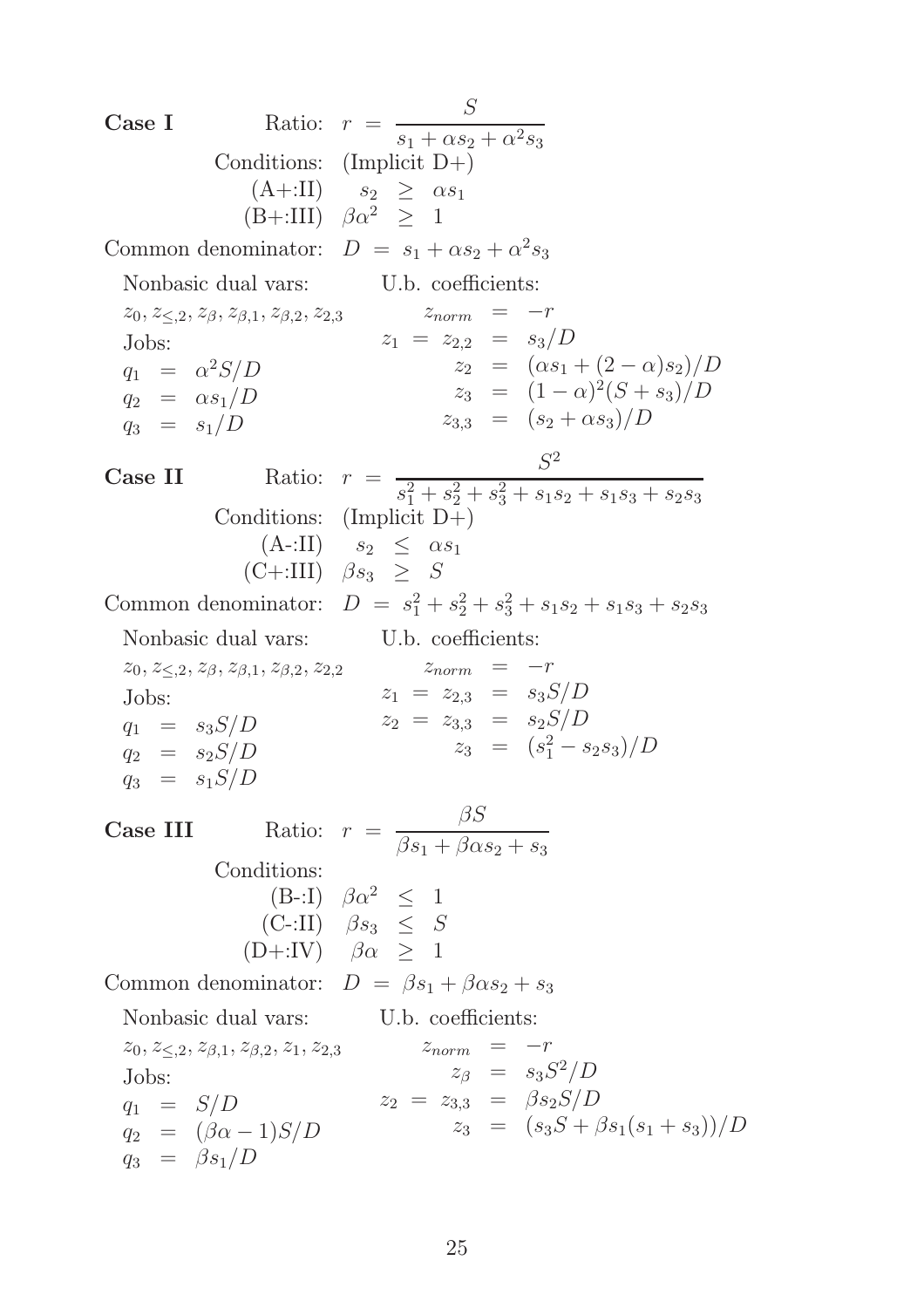**Case IV** Ratio:  $r =$  $\beta S$  $(\beta - 1)s_1 + S$ Conditions: (Implicit B-,C-)  $(D-IV)$   $\beta \alpha \leq 1$ Common denominator:  $D = (\beta - 1)s_1 + S$ Nonbasic dual vars:  $z_0, z_{\leq,2}, z_{\beta,2}, z_{2,2}, z_{2,3}, z_{3,3}$ Jobs:  $q_1 = S/D$  $q_2 = 0$  $q_3 = (\beta - 1)S/D$ U.b. coefficients:  $z_{norm}$  =  $-r$  $z_{\beta} = (S - s_1)S/D$  $z_{\beta,1}$  =  $\beta s_2 S/D$  $z_3 = ((\beta - 1)s_1 + S)/D$ 

### 4.5 Tightly grouped processing times,  $p \leq p_j \leq \beta p$ .

We are given the lower and upper bound on a processing time of a job. We have to solve  $m-2$  for all values of  $n=1,\ldots,m-2$ . And then we have to solve the case of  $n \geq m - 1$ . The linear programs for  $n \leq m$  look naturally:

maximize 
$$
r = q_1 + q_2 + \cdots + q_n
$$
 for:  $n \le m$  (or  $n \le 2m - 2$ )  
\nsubject to  
\n
$$
1 = s_1 O_n + s_2 O_{n-1} + \cdots + s_n O_1 \quad (z_{norm})
$$
\n
$$
q_j + \cdots + q_k \le (s_1 + \cdots + s_{k-j+1}) O_k \quad (z_{j,k}) \quad 1 \le j \le k \le n
$$
\n
$$
q_k \le q_{k+1} \quad (z_{\le k}) \quad 1 \le k \le n - 1
$$
\n
$$
q_n \le \beta q_1 \quad (z_{\beta}).
$$
\n(11)

In fact this scheme can be used also for  $n = m + 1, \ldots, 2m - 2$ , but using  $0 = s_{m+1} = s_{m+2} = \ldots$ , we can obtain smaller linear programs. The scheme of these programs follows, the variable  $q_1$  stays for sum of all but last  $m-1$ jobs.

maximize 
$$
r = q_1 + q_2 + \cdots + q_m
$$
 for:  $m + 1 \le n \le 2m - 2$   
\nsubject to  
\n
$$
1 = s_1 O_m + s_2 O_{m-1} + \cdots + s_m O_1 \quad (z_{norm})
$$
\n
$$
q_1 + \cdots + q_k \le (s_1 + \cdots + s_{k+n-m}) O_k \quad (z_{1,k}) \quad 1 \le k \le m
$$
\n
$$
q_j + \cdots + q_k \le (s_1 + \cdots + s_{k-j+1}) O_k \quad (z_{j,k}) \quad 2 \le j \le k \le m
$$
\n
$$
q_1 \le (n - m + 1) q_2 \quad (z_{\le,1})
$$
\n
$$
q_k \le q_{k+1} \quad (z_{\le,k}) \quad 2 \le k \le n - 1
$$
\n
$$
(n - m + 1) q_m \le \beta q_1 \quad (z_\beta).
$$
\n(12)

And at last we have to solve the case where  $n \geq 2m - 1$ . Again we sum all but last  $m - 1$  jobs to  $q_1$ . But now, we know there are at least m jobs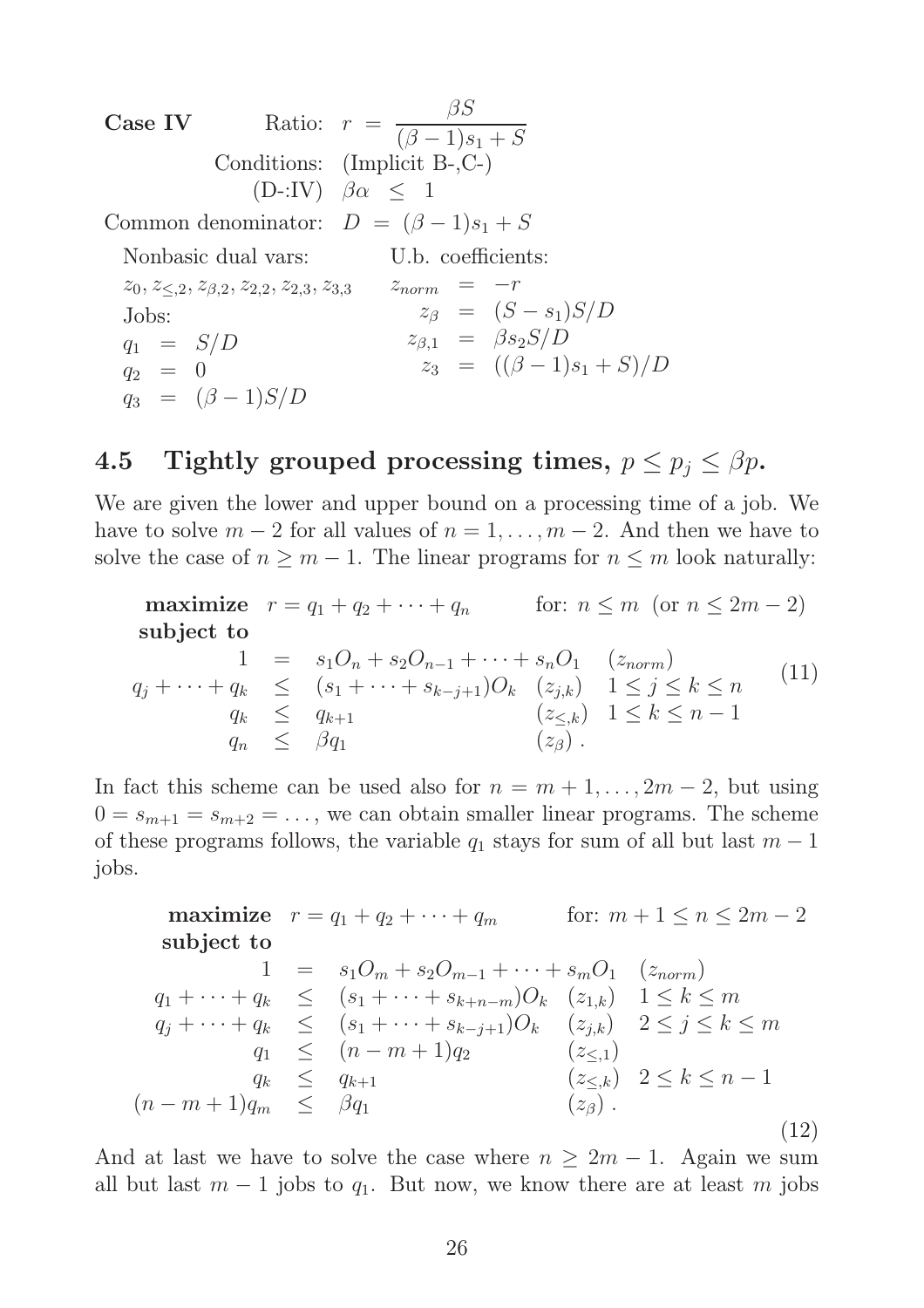summed up in  $q_1$ . Thus we can use standard linear program for large number of jobs, but we have to add some or-conditions. The mathematical program consists of linear program (13) with additional conditions (14):

maximize 
$$
r = q_1 + q_2 + \cdots + q_m
$$
 for:  $n \ge 2m + 1$   
\nsubject to  
\n
$$
1 = s_1 O_m + s_2 O_{m-1} + \cdots + s_m O_1 \quad (z_{norm})
$$
\n
$$
q_1 + \cdots + q_k \le (s_1 + \cdots + s_m) O_k \quad (z_k) \quad 1 \le k \le m
$$
\n
$$
q_j + \cdots + q_k \le (s_1 + \cdots + s_{k-j+1}) O_k \quad (z_{j,k}) \quad 2 \le j \le k \le m
$$
\n
$$
q_j \le q_{j+1} \quad (z_{\le j}) \quad 2 \le j \le m - 1
$$
\n
$$
q_m \le \beta q_2 \quad (z_{\beta,1})
$$
\n
$$
m q_m \le \beta q_1 \quad (z_{\beta,1})
$$

For every integer  $N \geq m$  at least one of following conditions holds:  $(N+1)q_m \leq \beta q_1 \ (z_{N+1,\beta})$  $q_1 \leq Nq_2 \ (z_{N,2})$ (14)

The conditions  $(z_{N,\beta})$  and  $(z_{N,2})$  defines the feasibility for  $q_1$  consisting of N jobs. The formulation of  $(14)$  shows the forbidden cases. I.e., if there is N for which  $(z_{N+1,\beta})$  and  $(z_{N,2})$  does not hold, then there is no N, for which both  $(z_{N,\beta})$  and  $(z_{N,2})$  will hold. This can be easily derived from  $q_m \leq \beta q_2$ and  $\beta > 1$ .

Solution for fixed s. This program can be solved efficiently in two steps, having fixed set of speeds s. First we solve the  $(13)$ . Let the result be  $\bar{x}^*$ . The  $\bar{x}^*$  is either feasible to  $(13)+(14)$  and thus desired optimal solution, or there is N, for which both  $(z_{N+1,\beta})$  and  $(z_{N,2})$  are not satisfied by  $\bar{x}^*$ , moreover there is at most one such number and we will denote it  $\bar{N}^*$ . Then the optimal solution to  $(13)+(14)$  satisfies either  $(z_{\bar{N}^*,2})$  or  $(z_{\bar{N}^*+1,\beta})$  by equality. Thus we solve two more linear programs, namely  $(13)+(z_{\bar{N}^*,2})$  and  $(13)+(z_{\bar{N}^*+1,\beta})$ . The maximum of these two solutions is the desired solution of  $(13)+(14)$ .

#### 4.5.1  $m = 2$

We will solve the case of  $m = 2$  parametrically now. We use an equivalent (and more natural) reformulation of the (14):

There is integer 
$$
N \geq m
$$
, for which both following conditions holds:  $Nq_m \leq \beta q_1 \quad (z_{N,\beta})$   $q_1 \leq Nq_2 \quad (z_{N,2})$  (15)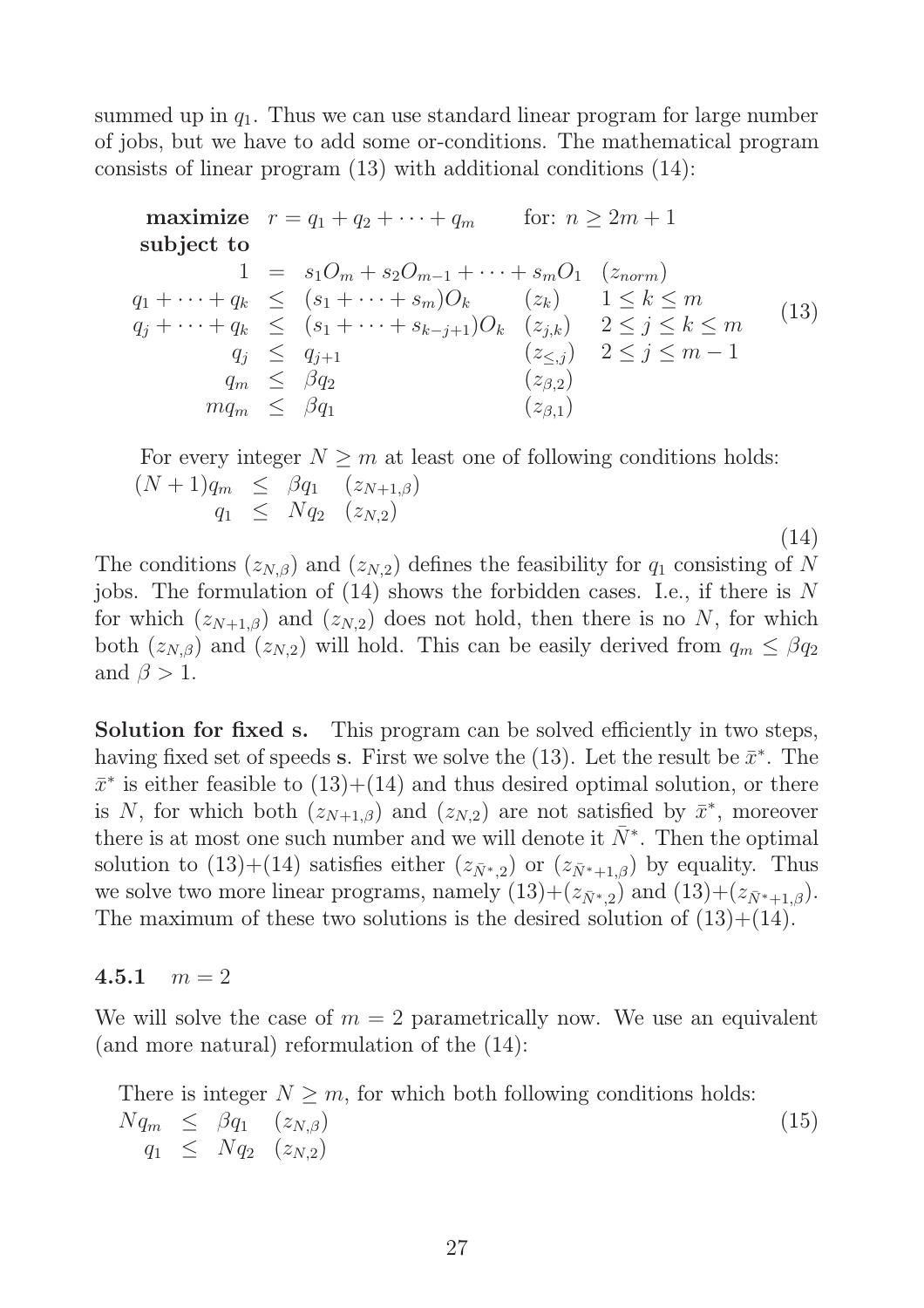We solve the  $(13)+(15)$  as a parametrical linear program with an additional parameter  $N$ . Then we examine the outgoing solutions and choose  $N$ , for which are these solutions minimal.

We obtain following solutions (Note that these hold for  $n \geq 2m - 1 = 3$ ).

| $\rm Case~I$                                 |                                                     | Ratio: $r = \frac{(\beta + N)S}{\beta s_1 + NS}$                                                     |
|----------------------------------------------|-----------------------------------------------------|------------------------------------------------------------------------------------------------------|
|                                              | Conditions:                                         | $(A +: II)$ $Ns_1 \geq \beta s_2$                                                                    |
|                                              |                                                     | Common denominator: $D = \beta s_1 + NS$                                                             |
|                                              |                                                     | Nonbasic dual vars: U.b. coefficients:                                                               |
| Jobs:<br>$q_1$ = $NS/D$<br>$q_2 = \beta S/D$ | $z_{2,2}, z_{\beta,1}, z_{\beta,2}, z_{\leq,1}$     | $z_{norm}$ = $-r$<br>$z_1 = (\beta + N)s_2/D$<br>$z_2 = (\beta + N)s_1/D$<br>$z_{N,\beta}$ = $s_2/D$ |
| $\text{Case II}$                             | Conditions:                                         | Ratio: $r = \frac{S^2}{s_1^2 + s_2^2 + s_1 s_2}$                                                     |
|                                              |                                                     | $(A-1)$ $Ns_1 \leq \beta s_2$                                                                        |
|                                              |                                                     | Common denominator: $D = s_1^2 + s_2^2 + s_1 s_2$                                                    |
|                                              |                                                     | Nonbasic dual vars: U.b. coefficients:                                                               |
|                                              | $z_{N,\beta}, z_{\beta,1}, z_{\beta,2}, z_{\leq,1}$ | $z_{norm} = -r$                                                                                      |
| Jobs:<br>$q_1 = s_2 S/D$<br>$q_2 = s_1 S/D$  |                                                     | $z_1 = s_2 S/D$<br>$z_2 = z_{2,2} = s_1^2/D$                                                         |

It can be easily verified, that the ratio is maximized with  $N$  as low as possible, i.e., for  $N = 2$ , even if it means crossing the condition A.

### 4.5.2  $n = 2$

We also have to solve (11) for  $n = 2$  (and the trivial  $n = 1$ ) to complete the analysis of the case for two machines. The solution splits to following two cases: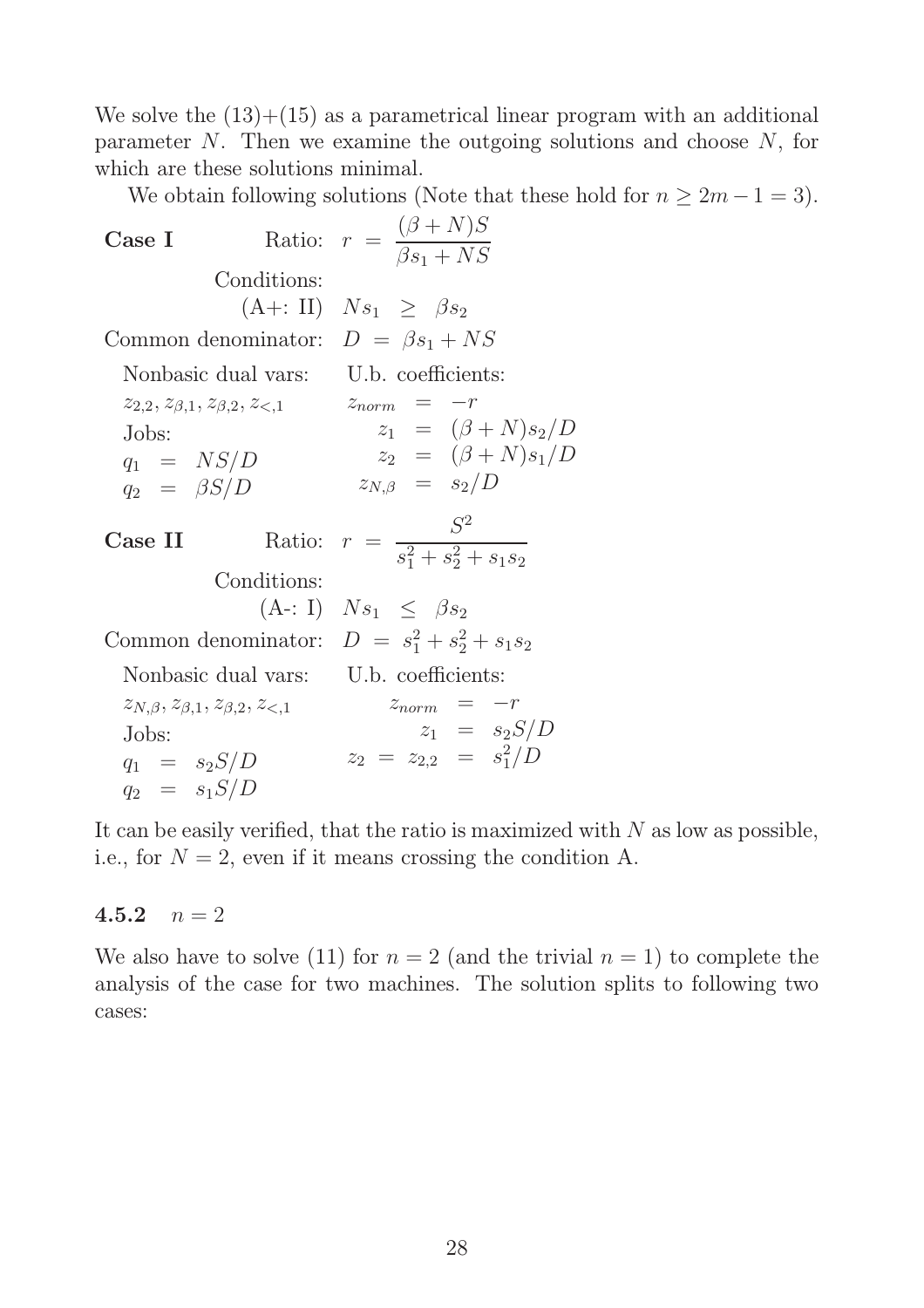**Case I** Ratio:  $r =$  $(\beta+1)s_1S$  $(\beta + 1)s_1^2 + s_2S$ Conditions:  $(A+: II)$   $s_1 \geq \beta s_2$ Common denominator:  $D = (\beta + 1)s_1^2 + s_2S$ Nonbasic dual vars:  $z_{2,2}, z_{\leq,1}$ Jobs:  $q_1 = s_1 S/D$  $q_2 = \beta s_1 S/D$ U.b. coefficients:  $z_{norm} = -r$  $z_{1,1} = (\beta + 1)s_2S/D$  $z_{1,2} = (\beta + 1)s_1^2$  $\frac{2}{1}$ D  $z_{\beta} = s_2S/D$ **Case II** Ratio:  $r =$  $s_1S$  $s_1^2 + s_2^2$ 2 Conditions:  $(A-: I)$   $s_1 \leq \beta s_2$ Common denominator:  $D = s_1^2 + s_2^2$ 2 Nonbasic dual vars:  $z_{\beta}, z_{\leq,1}$ Jobs:  $q_1 = s_2s_1/D$  $q_2 = s_1^2$  $\frac{2}{1}$  $/D$ U.b. coefficients:  $z_{norm}$  =  $-r$  $z_{1,1} = z_{2,2} = s_2S/D$  $z_{1,2}$  =  $s_1(s_1-s_2)/D$ 

#### 4.5.3 Resulting formula for two machines

The overall ratio for two machines splits into four cases, depending on which sequence of jobs is the worst satisfying  $p \leq p_j \leq \beta p$ . The sequences (for  $p =$ 1) are:  $(1, 1, 2\frac{s_1}{s_2})$  $\frac{s_1}{s_2}$ ,  $(1, 1, \beta)$ ,  $(1, \frac{s_1}{s_2})$  $\frac{s_1}{s_2}$ , (1,  $\beta$ ). Here we give the explicit formula after taking the maximum, to show how complex may be the result even if both relevant solutions of corresponding linear programs split only to two cases each.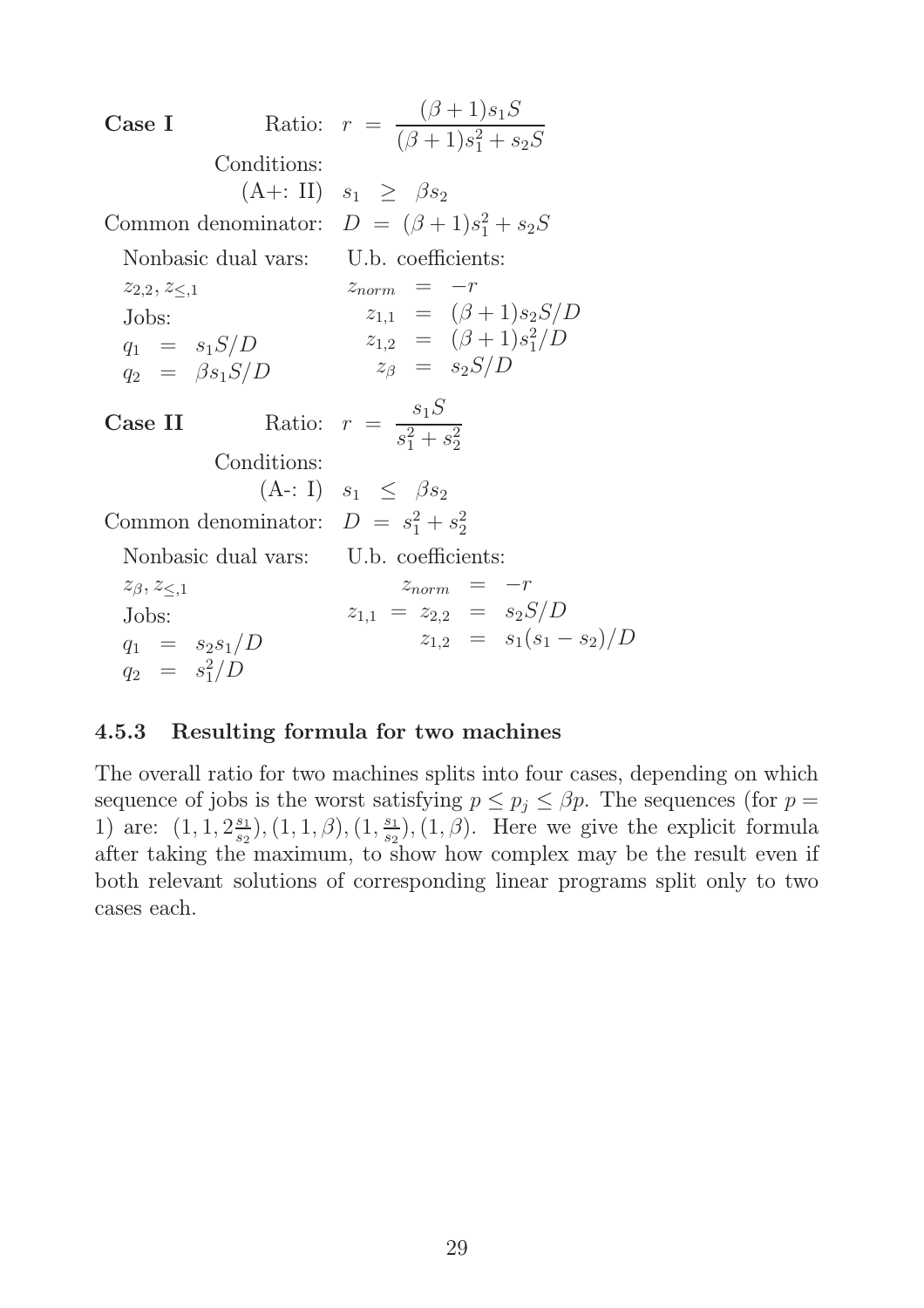$$
r^{p \le p_j \le \beta p}(s_1, s_2, \beta) = \begin{cases} \frac{S^2}{s_1^2 + s_2^2 + s_1 s_2} & \text{for } 2s_1 \le \beta s_2 \\ \frac{(\beta + 2)S}{\beta s_1 + 2S} & \text{for } \begin{cases} 2s_1 \ge \beta s_2 \\ s_1 \le \beta s_2 \end{cases} \\ \frac{(\beta + 2)S}{\beta s_1 + 2S} & \text{for } \begin{cases} s_1 \ge \beta s_2 \\ \beta s_1 - 2s_2 \le \beta s_2 \end{cases} \\ \frac{s_1 S}{s_1^2 + s_2^2} & \text{for } \begin{cases} 2s_1 \ge \beta s_2 \\ s_1 \le \beta s_2 \end{cases} \\ \frac{(\beta + 1)s_1(s_1 + s_2)}{(\beta + 1)s_1^2 + s_2 S} & \text{for } \begin{cases} s_1 \ge \beta s_2 \\ \beta s_1 - 2s_2 \ge \beta s_2 \end{cases} \end{cases}
$$

### 5 Techniques for solving the Parametrized LPs

The solutions above were obtained by search through a large number of possibilities  $(10<sup>4</sup>)$ . This is impossible to do manually and thus we developed a method how to filter out most of the invalid possibilities by a computer. Remaining number of possible solutions is small enough to be solved by a man. Mathematical software Maple 9.5 was used, but any modern algebraical software should do the task. The description of the method follows.

We use the notation  $\{\max \mathbf{c}^T \mathbf{x} \mid A\mathbf{x} \leq \mathbf{b}\}\)$  for the primal linear program, and  $\{\min \mathbf{y}^T \mathbf{b} \mid \mathbf{y}^T A = \mathbf{c}^T, \mathbf{y} \geq 0\}$  for the corresponding dual linear program. W.l.o.g., the number of the primal variables (the dimension of x) is smaller than or equal to the number of the dual variables (the dimension of y). (That is also the case of the linear programs that we solve.)

We use the duality of the linear programing [21], i.e., if there is an optimal solution to the primal program, then there is a pair of the primal and the dual basic solutions which are optimal. Then we use the dual complementary slackness: the primal inequalities not satisfied by equality imply zero values of the corresponding dual variables. We also use the fact it suffices to examine the vertices of the polytope. We know that the result is bounded, because there is universal upper bound on competitive ratio and the input sequence with at least one nonzero job gives a positive lower bound. Thus we take the set of the dual variables and we generate all subsets of cardinality equal to the dimension of the linear program (which is the number of the primal variables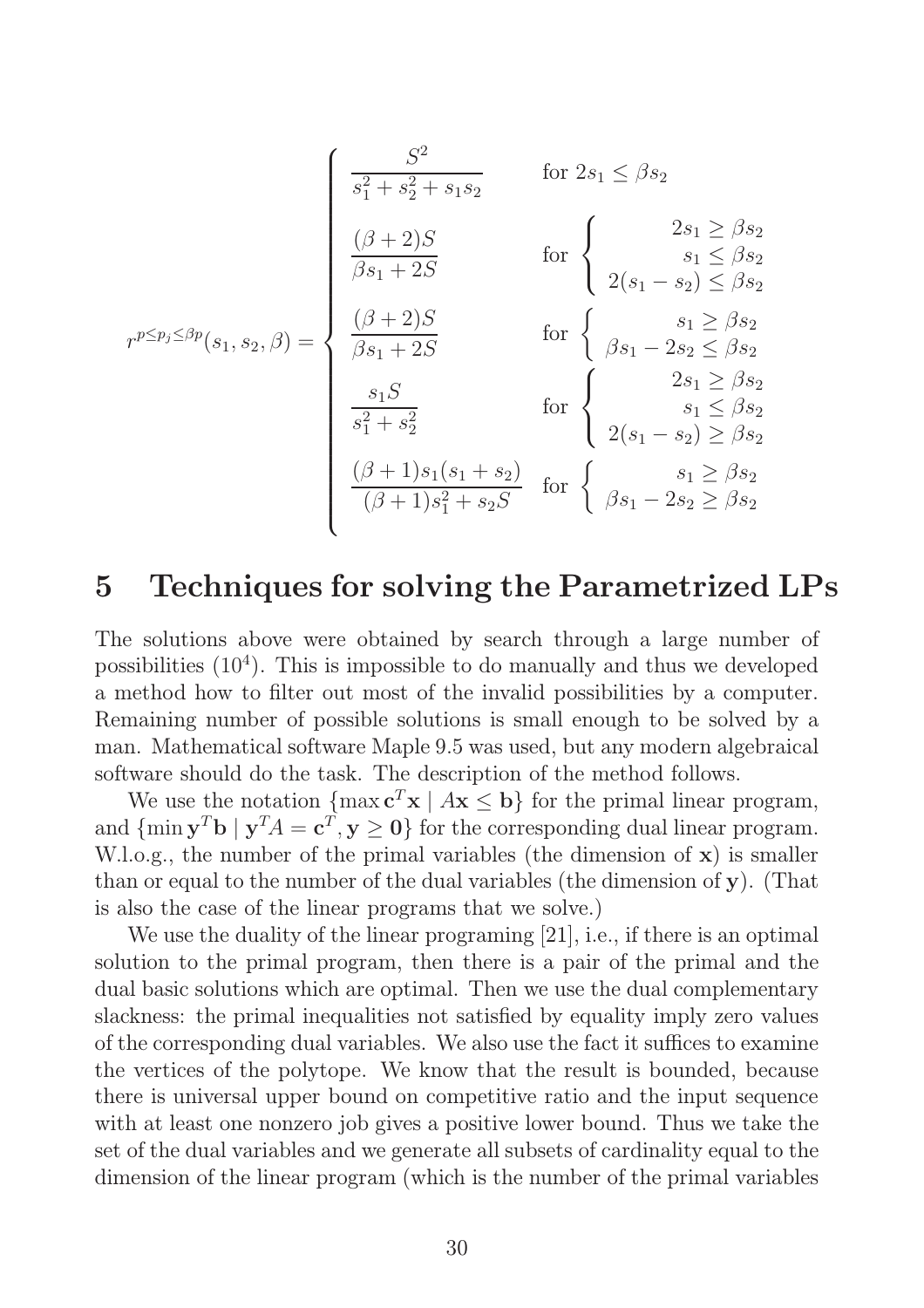for all linear programs that we examine). We get all points of intersections of the conditions this way. We call them the solution candidates. Then we have to find the points that are feasible and optimal for some valid values of input parameters. From the duality slackness conditions, there is one to one mapping between the solution candidates of primal program and the solution candidates of the dual one. We let the computer automatically examine these solution candidates.

Now we stick to one arbitrary fixed subset Y of the dual variables and we describe how the computer helps us to examine the solution pair induced by this subset. Let Y be a square matrix with  $y_{i,i} = 1$  if  $i \in Y$  and  $y_{i,j} = 0$ otherwise. Now we have the primal candidate solution satisfying system of equations  $Y A x = Y b$  and the candidate dual solution satisfying  $y<sup>T</sup> A =$  ${\bf c}^T$  &  ${\bf y}^T(I - Y) = 0$ . I.e., we set a primal inequality to equality if it corresponds to some selected dual variable. We set the not selected dual variables to zero and we change the dual inequalities to equations. We solve these two sets of linear equations using Maple, and then we examine this solution pair.

At first we try to filter out the infeasible solution pairs. The feasibility domain of the solution pair is intersection of feasibility domains of both solutions, because feasibility of both solutions for some fixed values of the parameters (the machine speeds) implies also their optimality. So how is our domain of feasibility defined? The primal solution is feasible when all inequalities (namely the inequalities corresponding to the not selected dual variables) are satisfied. The dual solution is feasible when all variables are nonnegative.

It may happen that either the primal or the dual candidate solution does not exist, i.e., the system of equations has no solution. But we already know that optimal competitive ratio is bounded, which contradicts feasibility of such a solution pair, we eliminate it. The positive lower bound also contradicts feasibility of the solution pair, which has zero value of the resulting competitive ratio.

Now we examine the domain of feasibility of both primal and dual candidate solutions. We developed a heuristic that uses the inequalities between the parameters (i.e., the speeds of the machines, the inequalities are of the form  $s_i \geq s_{i+1}$  and  $s_i \geq 0$ ) and determines the validity of the given inequality. The outcome of this heuristic is one of the three cases: (i) surely always valid, (ii) surely always invalid or (iii) there may be values of parameters for which is the inequality valid and another values for which is the inequality invalid. Note that inequality that is always valid or always invalid may be so complex that our heuristic evaluates it as the third case. Our heuristic also uses the factorization of polynomials to eliminate factors that are always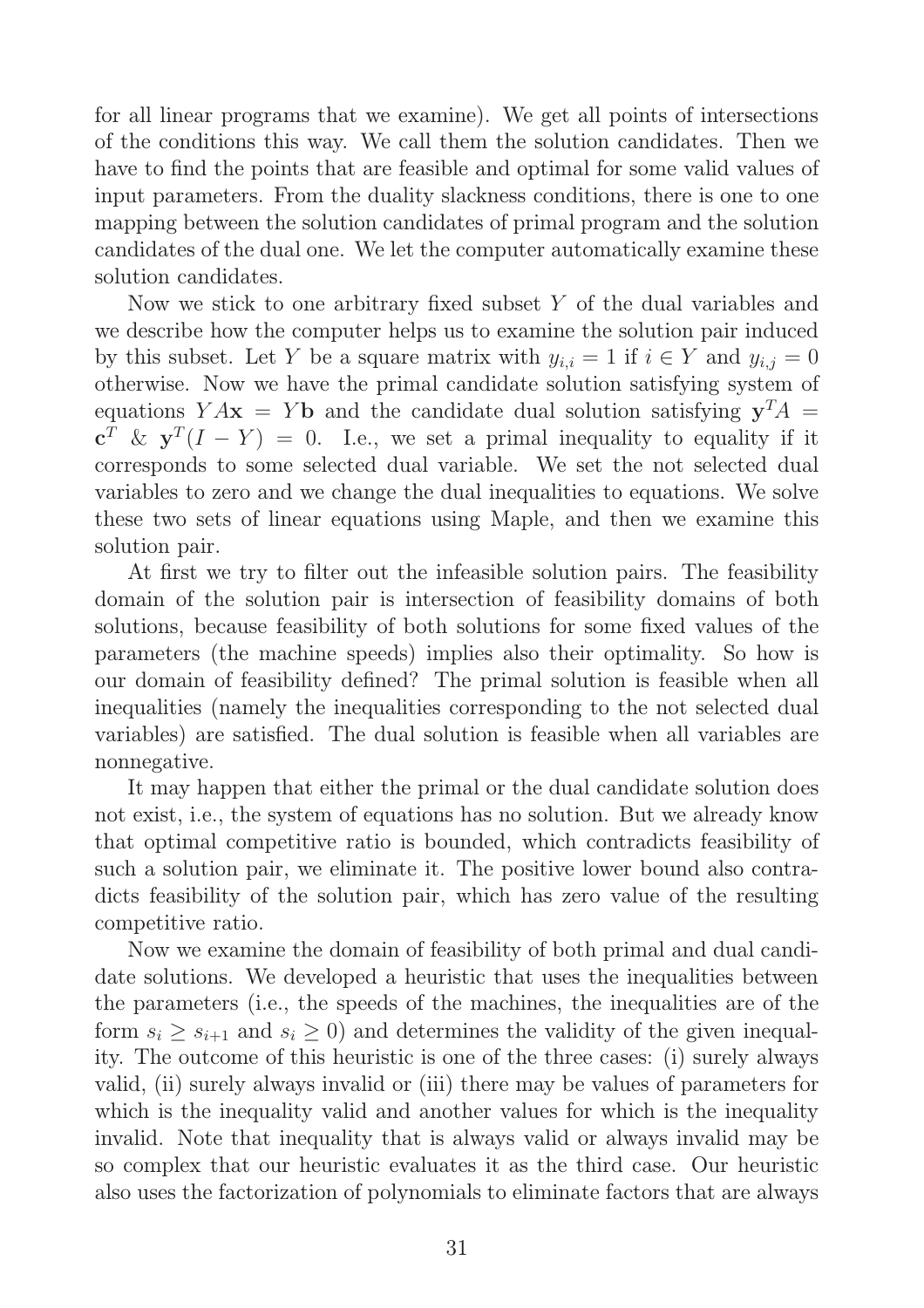positive or always negative. This decreases the polynomial degree of the inequality. So our heuristic may return a simpler inequality that is equivalent to the original one in the third case.

The feasibility domain is given as a set of inequalities. We use our heuristic on them. If we find an inequality that is always invalid (i.e., for all valid values of parameters), we eliminate such a solution pair for infeasibility. If we do not eliminate the pair, we eliminate the inequalities that are surely always valid, and we replace the inequalities with the simpler versions, if our heuristic finds some. We try to further eliminate the solution pair for infeasibility, or to simplify the inequalities defining the feasible region.

Now we are done with single inequalities. So we consider pairs of inequalities. We already have the set of inequalities reduced only to inequalities that may be invalid for some values of parameters. A pair of such inequalities may be in contradiction, then the solution pair is infeasible. Or one inequality may be implied by another one, then we reduce the set of inequalities defining the feasible region. To test the contradiction or the implication, we simply try to add or subtract the conditions, one of them possibly multiplied by a factor from some small predefined set of factors. We test the result for invalidity using our heuristic again.

After all these computations are done, there remain several solution pairs that have to be eliminated by hand. There may be a condition too complex for our heuristic, or there may be three or more conditions in contradiction. Also, our set of factors for testing contradiction may not contain the factor needed to prove the contradiction of the two conditions. Number of these solution pairs vary, but in general there were fewer such solution pairs than the valid ones. The tools that we developed for the automated part are also useful here.

At last, sometimes there are more solution pairs with the same competitive ratio. Domains of feasibility of such pairs may overlap, and sometimes they do. But in all the examined cases there was one or several non overlapping solution pairs, that covered the whole domain of such a formula for the competitive ratio, while the remaining pairs were superfluous.

We finish our inspection of solutions by finding which cases are neighbor by which inequality, thus it can be easily verified (even without using the computer), that the feasibility domains cover the set of all valid values of parameters (the speeds of machines).

**Conclusions.** We solve the special cases of  $m = 3$  and  $m = 4$  for the online scheduling and for semi-online scheduling with known sum of processing times. The online scheduling on four machines was more demanding on the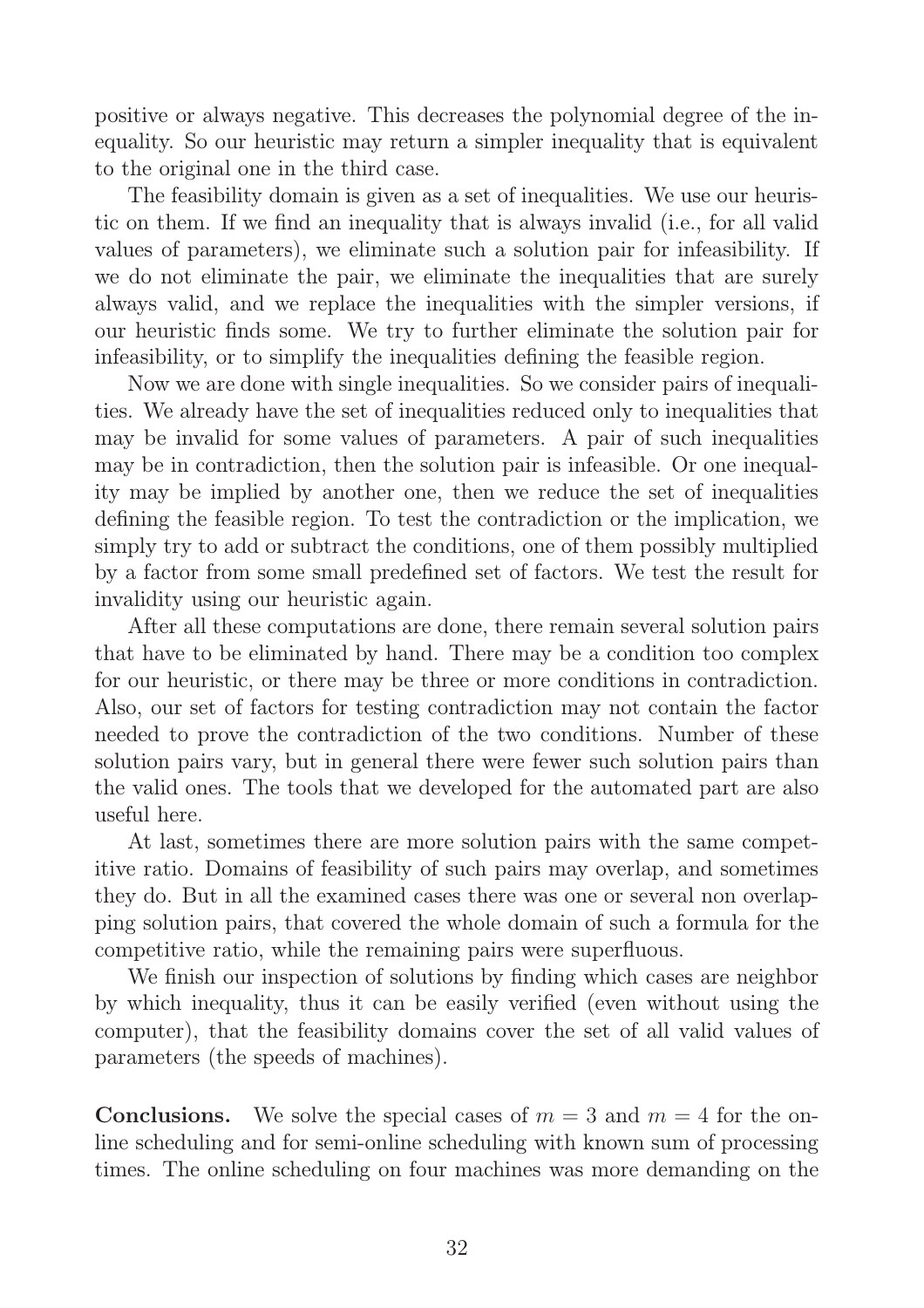computer, as there was  $\binom{12}{5}$  $\binom{12}{5}$  = 792 basic solution candidates, all but six were found infeasible automatically by computer. Four of the remaining six give the four cases of the optimal competitive ratio. On the other hand, the semionline scheduling with known sum of processing times for prefixes of three jobs (the hardest case when solving four machines), has only  $\binom{10}{5}$  $\binom{10}{5} = 252$  basic solution candidates, all but 20 were found infeasible, and the remaining 20 cases had to be processed manually. Only seven of them are relevant for the optimal competitive ratio. Solving these cases exactly is now possible only using our method (or a similar one), because of the amount of mathematical (algebraic) operations that must be done to go through all the cases. Our method can be further improved, but this will not improve our results dramatically, because of the exponential case explosion. This work also shows that the complexity of exact formulas of competitive ratio grows dramatically with the number of machines.

Acknowledgments. This research was partially supported by Institute for Theoretical Computer Science, Prague (project 1M0545 of MŠMT ČR) and grant IAA100190902 of GA AV ČR. The author is also partially supported by Institutional Research Plan No. AV0Z10190503.

## References

- [1] D. Du. Optimal preemptive semi-online scheduling on two uniform processors. Inform. Process. Lett., 92(5):219–223, 2004.
- [2] T. Ebenlendr, W. Jawor, and J. Sgall. Preemptive online scheduling: Optimal algorithms for all speeds. Proc. 13th European Symp. on Algorithms (ESA), volume 4168 of Lecture Notes in Comput. Sci., pages 327–339. Springer, 2006.
- [3] T. Ebenlendr and J. Sgall. Optimal and online preemptive scheduling on uniformly related machines. Proc. 21st Symp. on Theoretical Aspects of Computer Science (STACS), volume 2996 of Lecture Notes in Comput. Sci., pages 199–210. Springer, 2004.
- [4] T. Ebenlendr and J. Sgall. Semi-Online Preemptive Scheduling: Online Algorithm for All Variants (conference version). Proc. 26st Symp. on Theoretical Aspects of Comput. Sci. (STACS), volume 09001 of Dagstuhl Seminar Proceedings, pages 346-360, IBFI, 2009.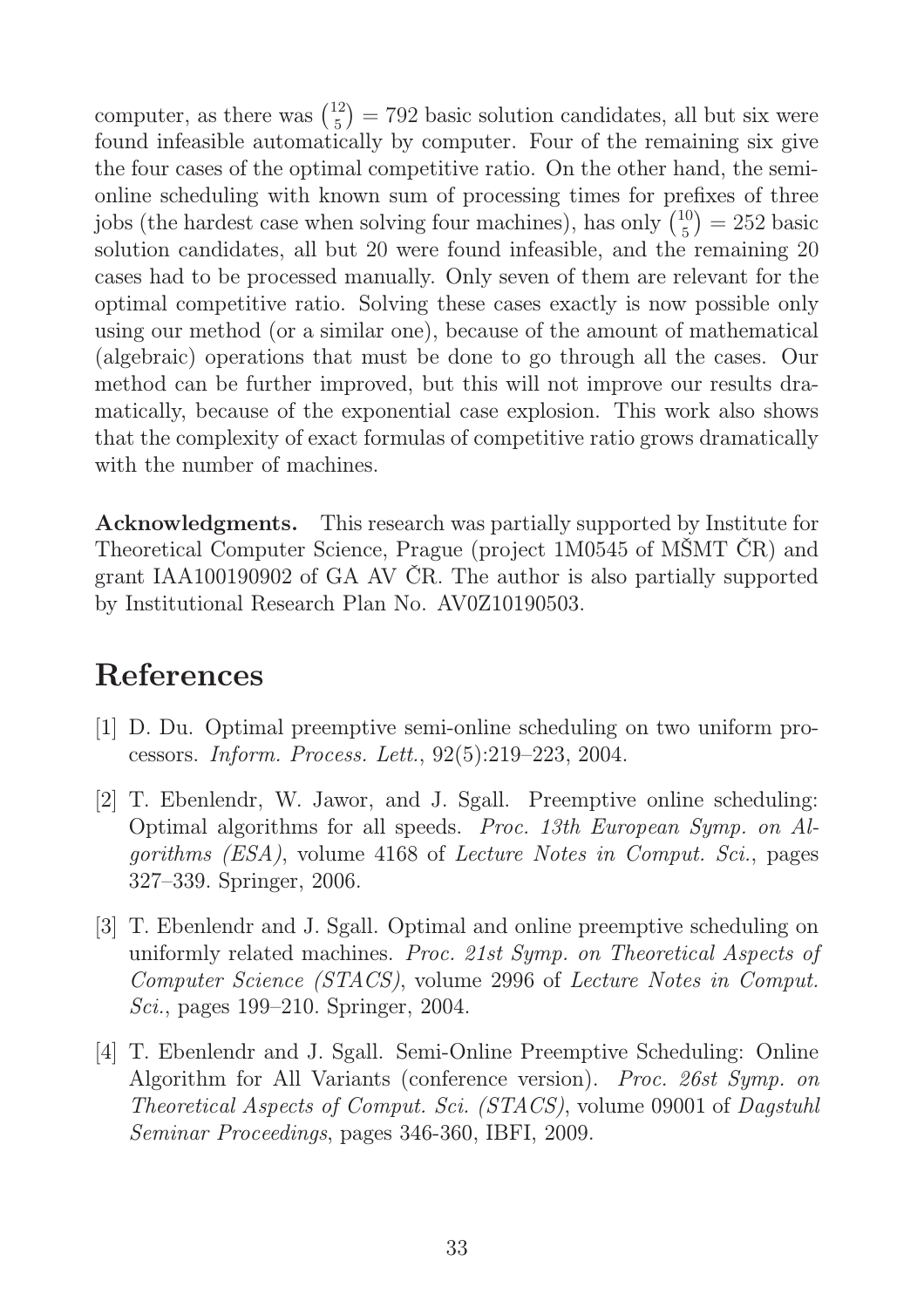- [5] T. Ebenlendr and J. Sgall. Semi-Online Preemptive Scheduling: Online Algorithm for All Variants (full version). To appear in Theory of Computing Systems – Special Issue of STACS 2009 – 2010.
- [6] L. Epstein and L. M. Favrholdt. Optimal preemptive semi-online scheduling to minimize makespan on two related machines. Oper. Res. Lett., 30:269–275, 2002.
- [7] L. Epstein and J. Sgall. A lower bound for on-line scheduling on uniformly related machines. *Oper. Res. Lett.*,  $26(1):17-22$ ,  $2000$ .
- [8] T. F. Gonzales and S. Sahni. Preemptive scheduling of uniform processor systems. J. ACM, 25:92–101, 1978.
- [9] R. L. Graham. Bounds for certain multiprocessing anomalies. Bell System Technical J., 45:1563–1581, 1966.
- [10] R. L. Graham. Bounds on multiprocessing timing anomalies. SIAM J. Appl. Math., 17:263–269, 1969.
- [11] Y. He and G. Dósa. Semi-online scheduling jobs with tightly-grouped processing times on three identical machines. Discrete Appl. Math., 150(1):140–159, 2005.
- [12] Y. He and Y. Jiang. Optimal algorithms for semi-online preemptive scheduling problems on two uniform machines. Acta Inform., 40:367– 383, 2004.
- [13] Y. He and Y. Jiang. Optimal algorithms for semi-online preemptive scheduling problems on two uniform machines. J. Comput. Sci. and Technol., 19:733–739, 2004.
- [14] Y. He and G. Zhang. Semi on-line scheduling on two identical machines. Computing, 62(3):179–187, 1999.
- [15] E. Horwath, E. C. Lam, and R. Sethi. A level algorithm for preemptive scheduling. J. ACM, 24:32–43, 1977.
- [16] Y. Jiang, Y. He. Optimal semi-online algorithms for preemptive scheduling problems with inexact partial information. Theoret. Comput. Sci., 44(7-8):571–590, 2007.
- [17] H. Kellerer, V. Kotov, M. G. Speranza, and Z. Tuza. Semi on-line algorithms for the partition problem. Oper. Res. Lett., 21:235–242, 1997.